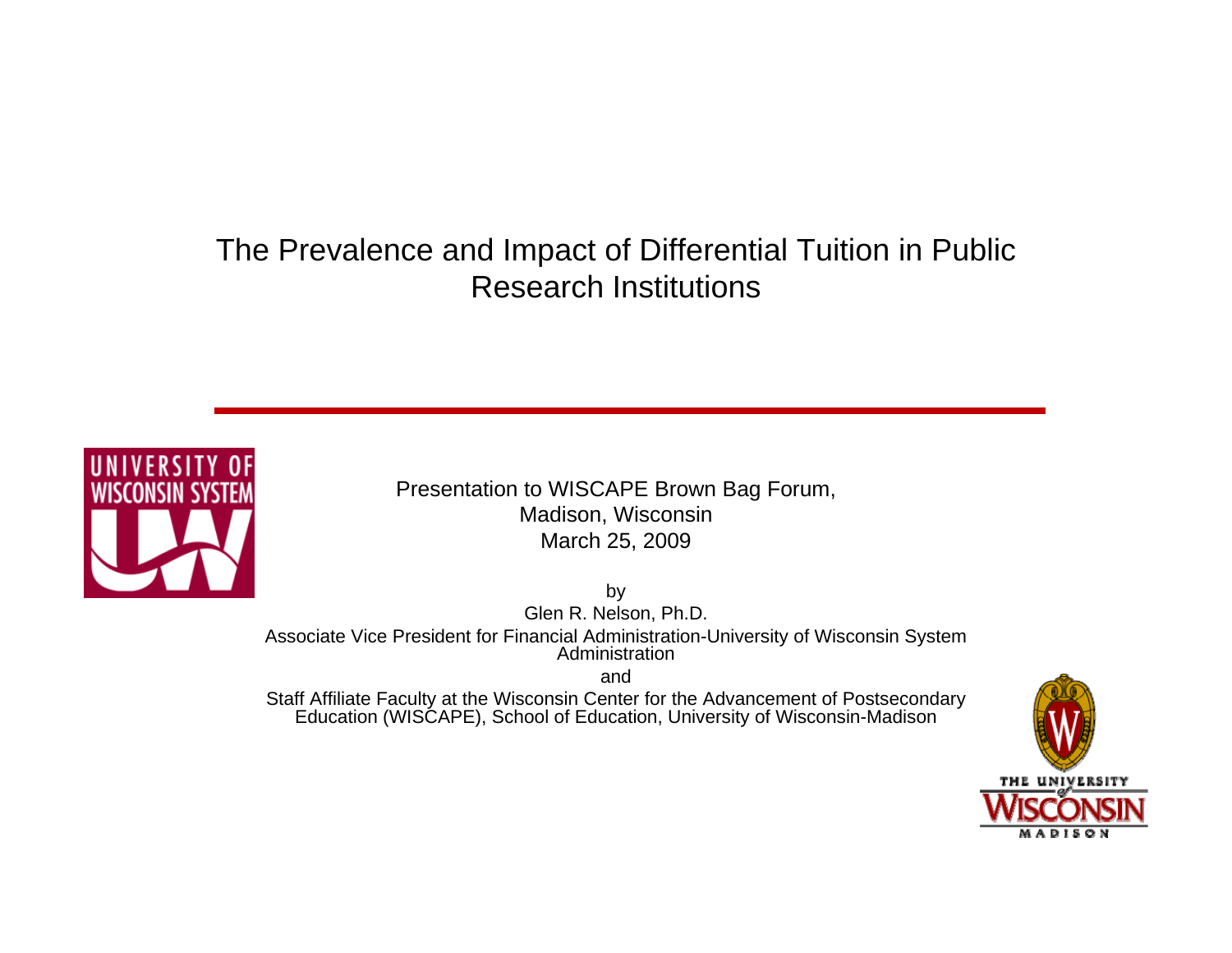# Differential Tuition-Overview

- Environmental Context
- Review of Literature
- Purpose of the Study
- Methodology
- Conclusions
- Recommendations for Future Research
- Questions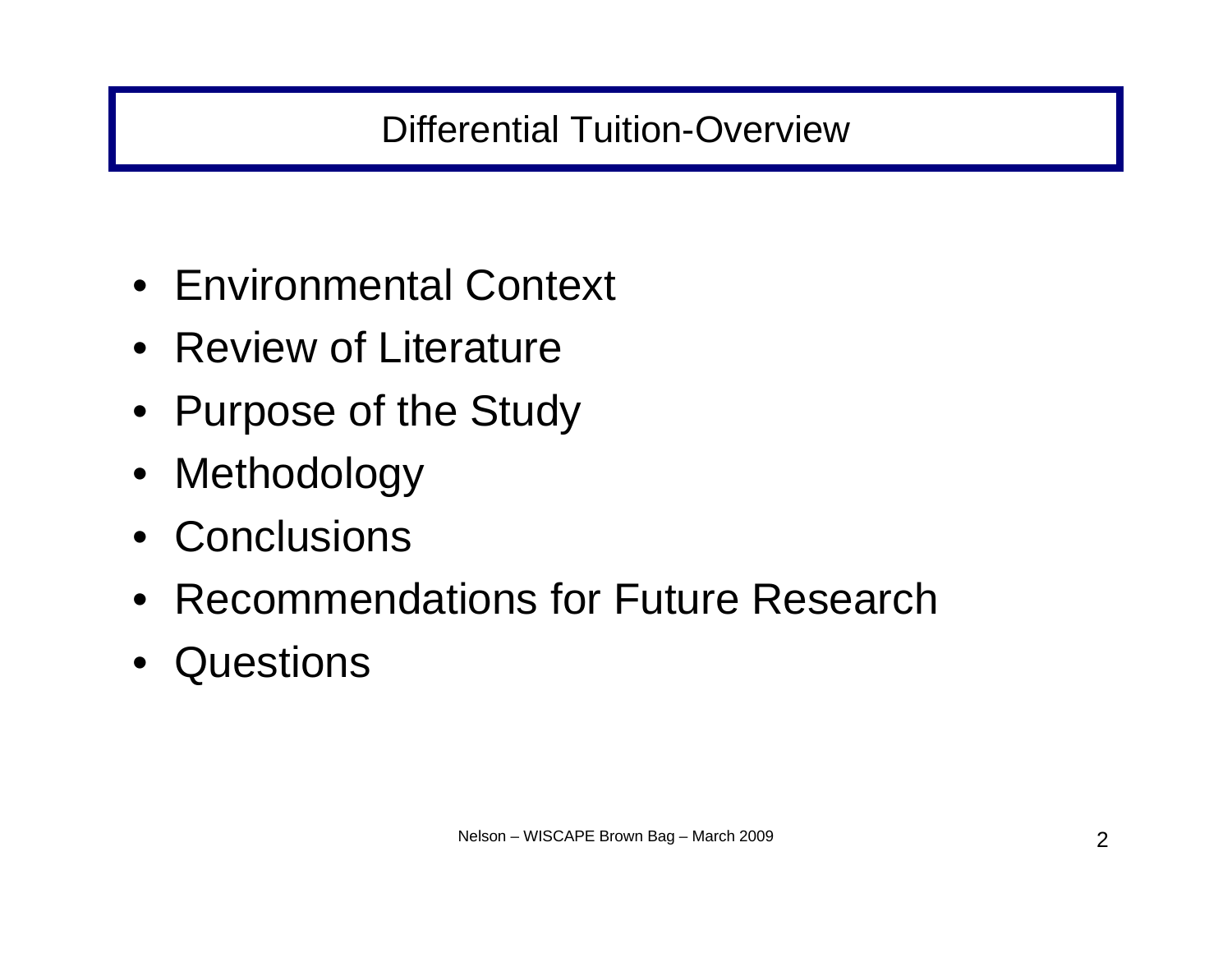# Environmental factors 1970-2007

- •Declining state support
- •Increasing Institutional costs
- •Concern for access
- • For-profit cost accounting methodologies
	- Responsibility center budgeting/management
		- $\bullet$ Departments or colleges as profit centers
		- $\bullet$ Florida Bank
	- Pressure to link revenues to costs
		- Uniform tuition policy fairness?
			- Students in low cost majors subsidizing high cost majors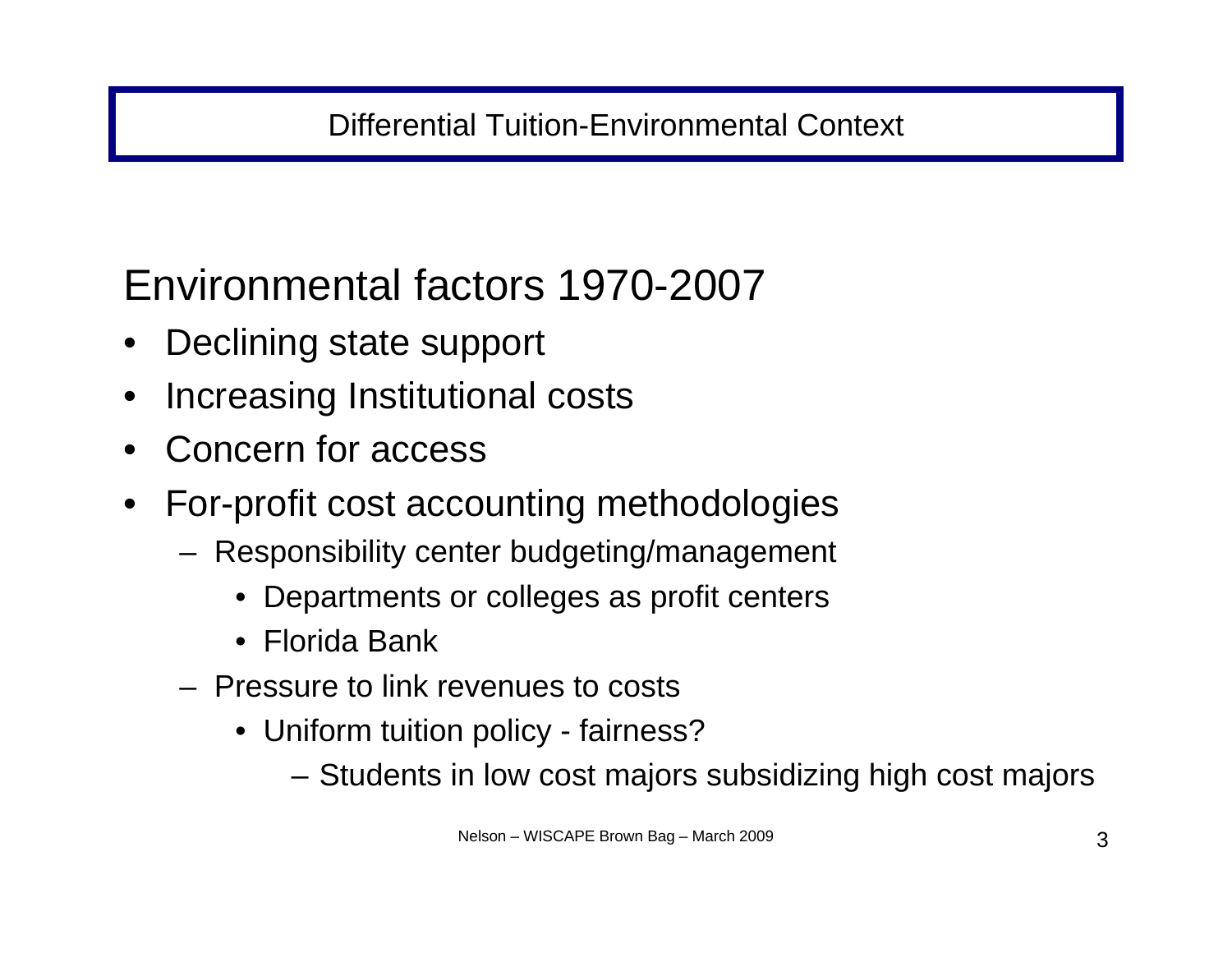## Differential Tuition-Environmental Context

Search for new revenue streams

- Vary tuition rates by undergraduate major or field of study
	- Increase rates to those programs or majors that:
		- have higher costs,
		- allow for higher earnings potential for graduates,
		- are in high demand
- • More revenue, but…..
	- impact on access?
	- impact on the concept of public education as a public good?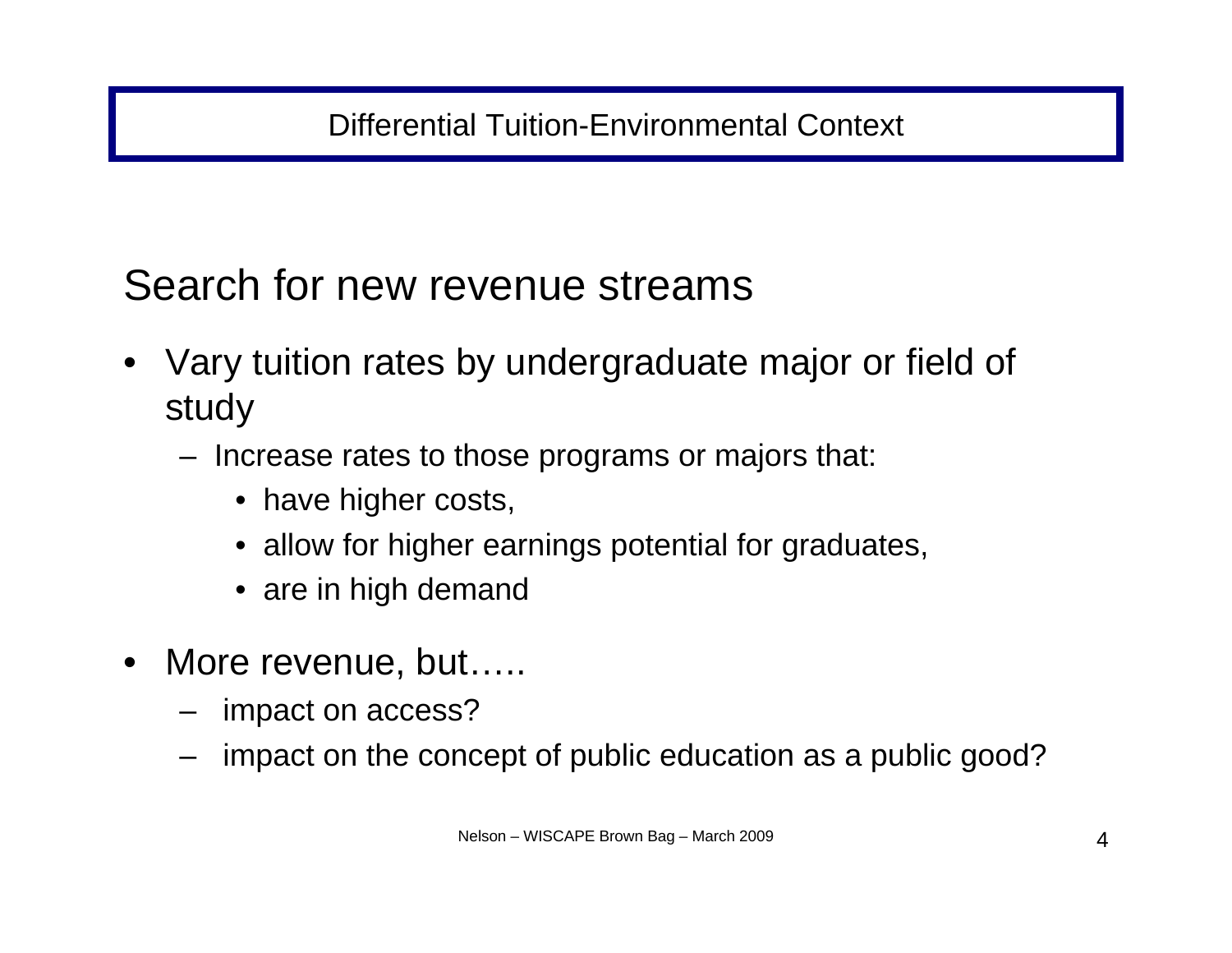## Differential Tuition-Environmental Context

## Public Education as a Public Good

- Morrill Act of 1862
	- "guarantees that all citizens who can profit from higher education will have access to it"

(Rand Corporation & Council for Aid to Education, 1977)

- • Post WWII - One tuition rate for all
	- "A student's academic abilities and interest were expected to guide their choice of subject"

(Ward and Douglas, 2005)

 $\bullet$  State government once funded the majority of the cost of higher education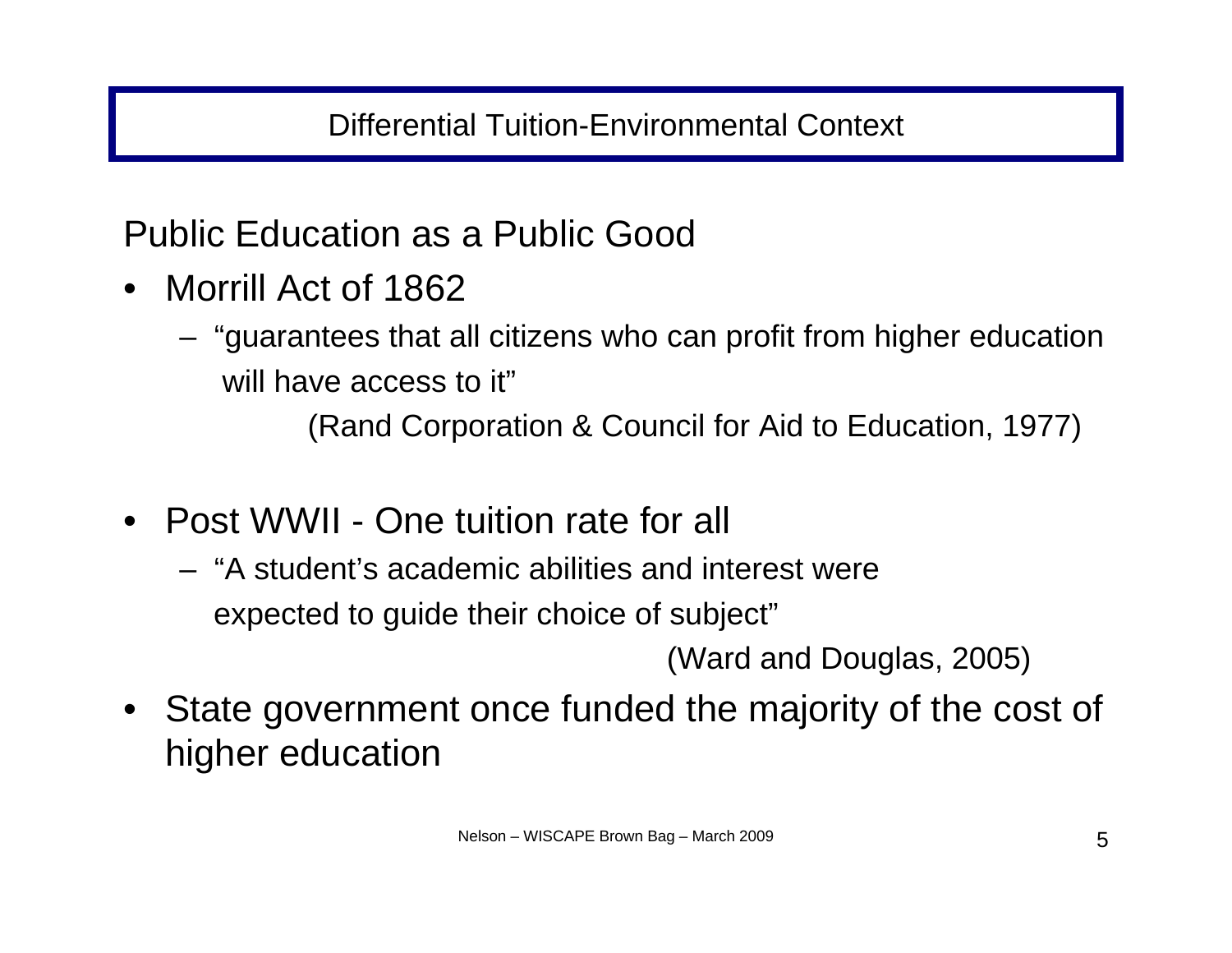How do we balance the need for new revenue with access ?

- • Higher education has the potential to "price out" <sup>a</sup> progressively larger segment of the population.
	- Breaking the Social Contract (1997)
	- Spellings Commission Report (2006)
- Will differential tuition by undergraduate major serve as a barrier to entry for some students?
	- Low socioeconomic status (SES)
	- First generation
	- Middle class
	- Change definition of access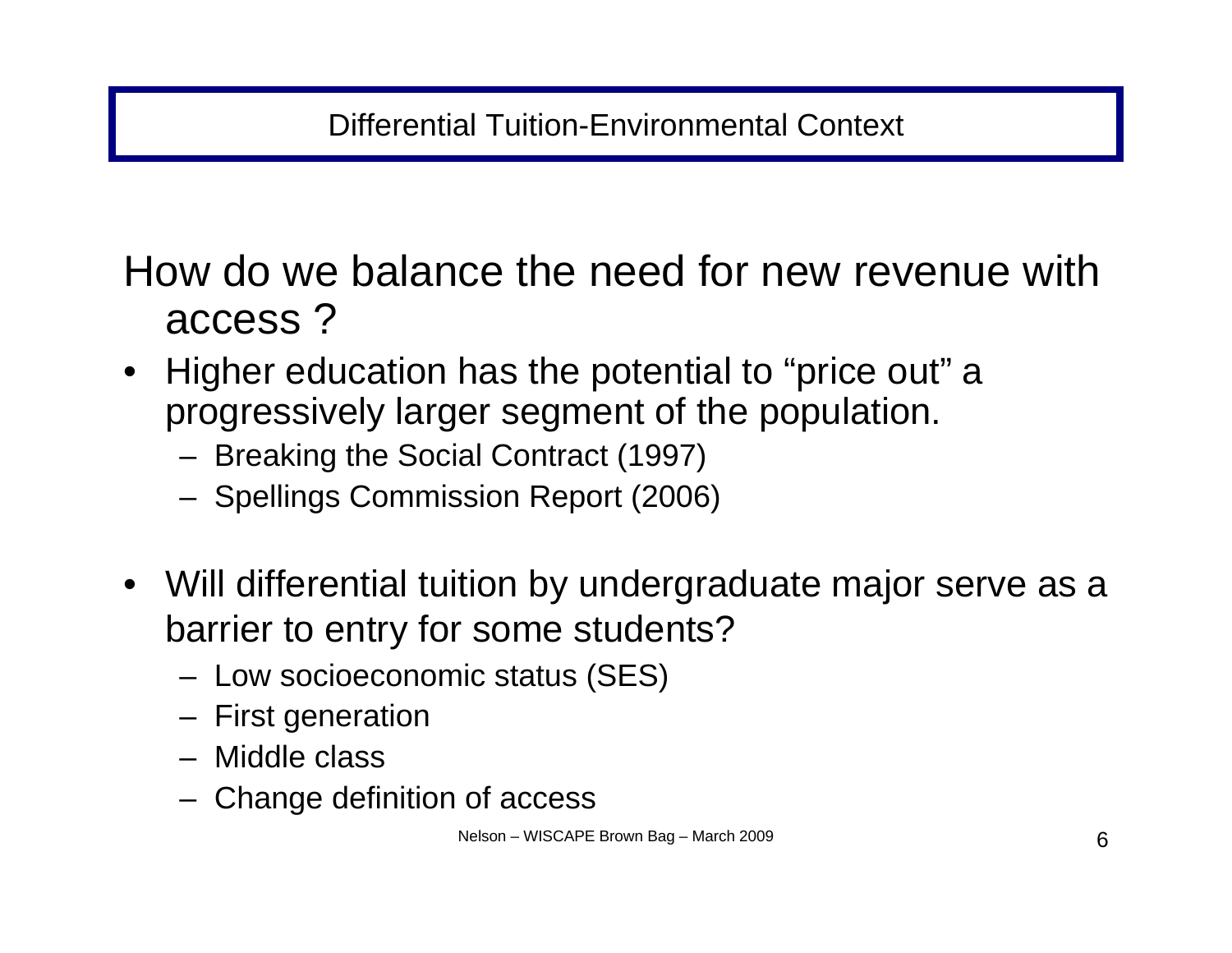## Differential Tuition – Review of Literature

Three broad categories of literature

- Structural
	- Various forms of differential tuition
- $\bullet$  Economic Influence
	- Economic theory as a descriptor/driver
	- Social impacts
- $\bullet$  Description of the Landscape
	- Description of where differential tuition is in use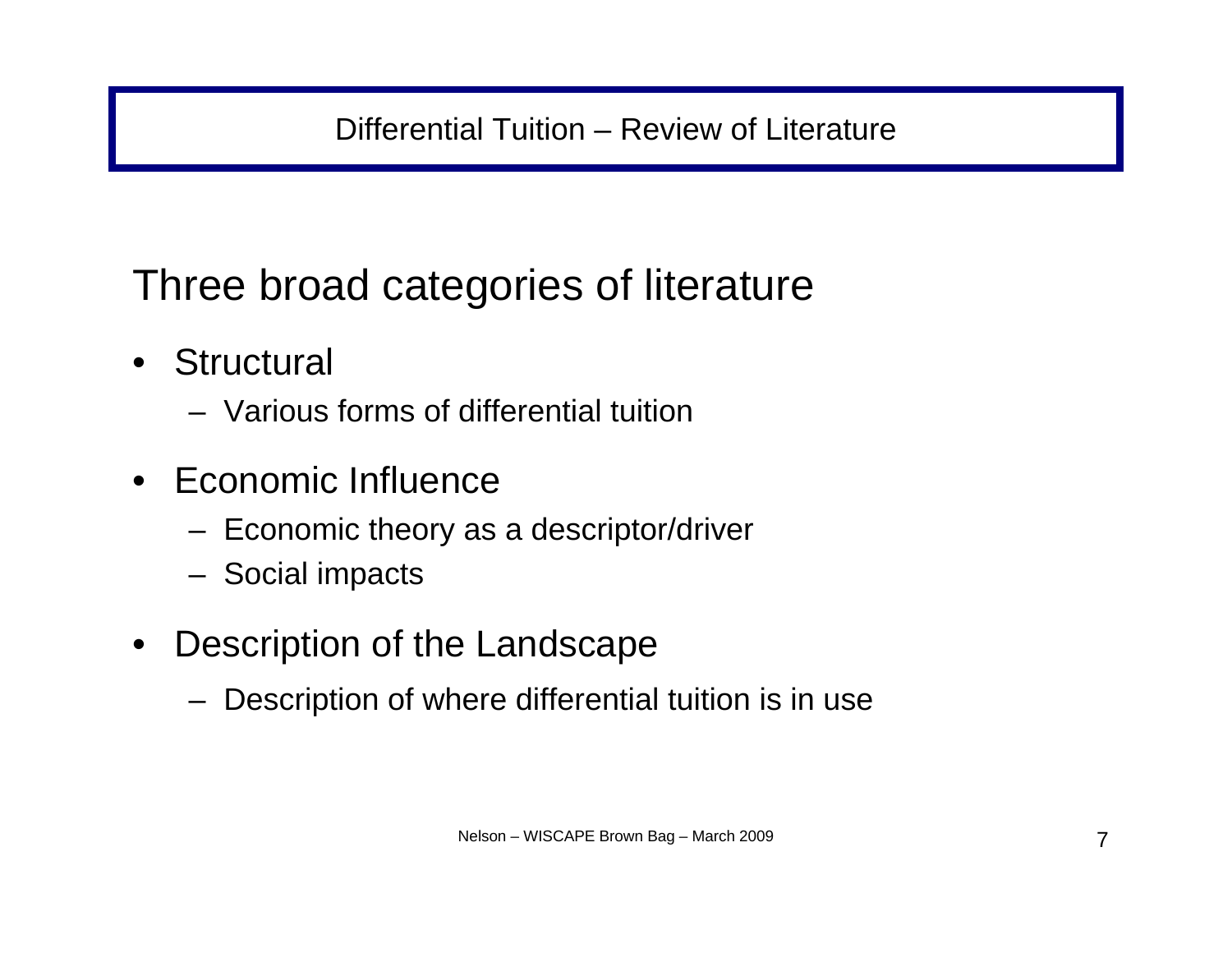- Lack of literature describing:
	- Current use of differential tuition by undergraduate program or major
		- the undergraduate majors or programs using differential
		- the amount of differential
		- exception WICHE study
	- – Impact of undergraduate differential tuition by program or major on student selection of major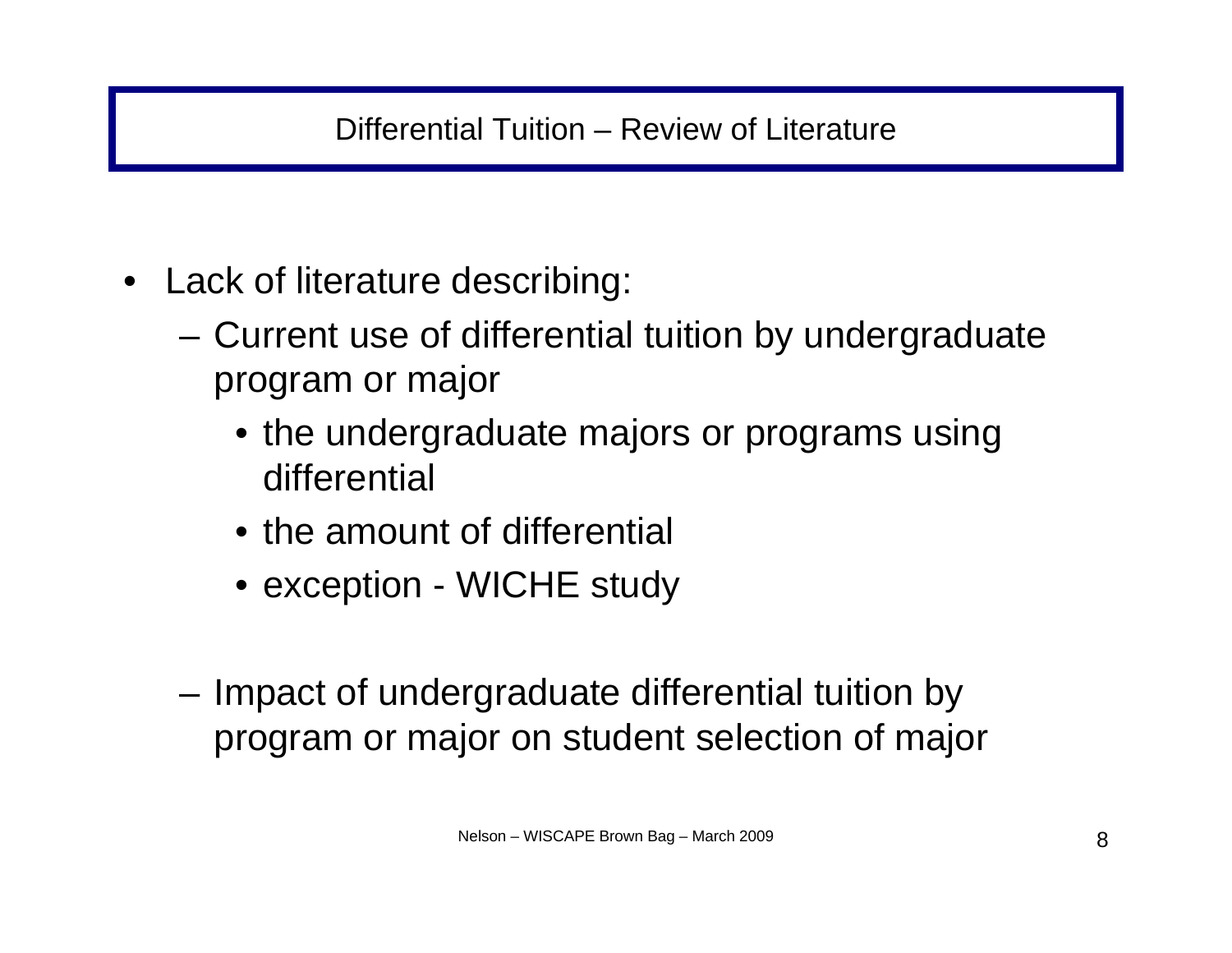The purpose of the study was to examine tuition at 165 public research universities, specific to differential tuition by resident undergraduate program or major to determine:

- • the emergence and prevalence of this type of differential tuition,
- • the programs or majors for which differential tuition existed and the amount of the differential,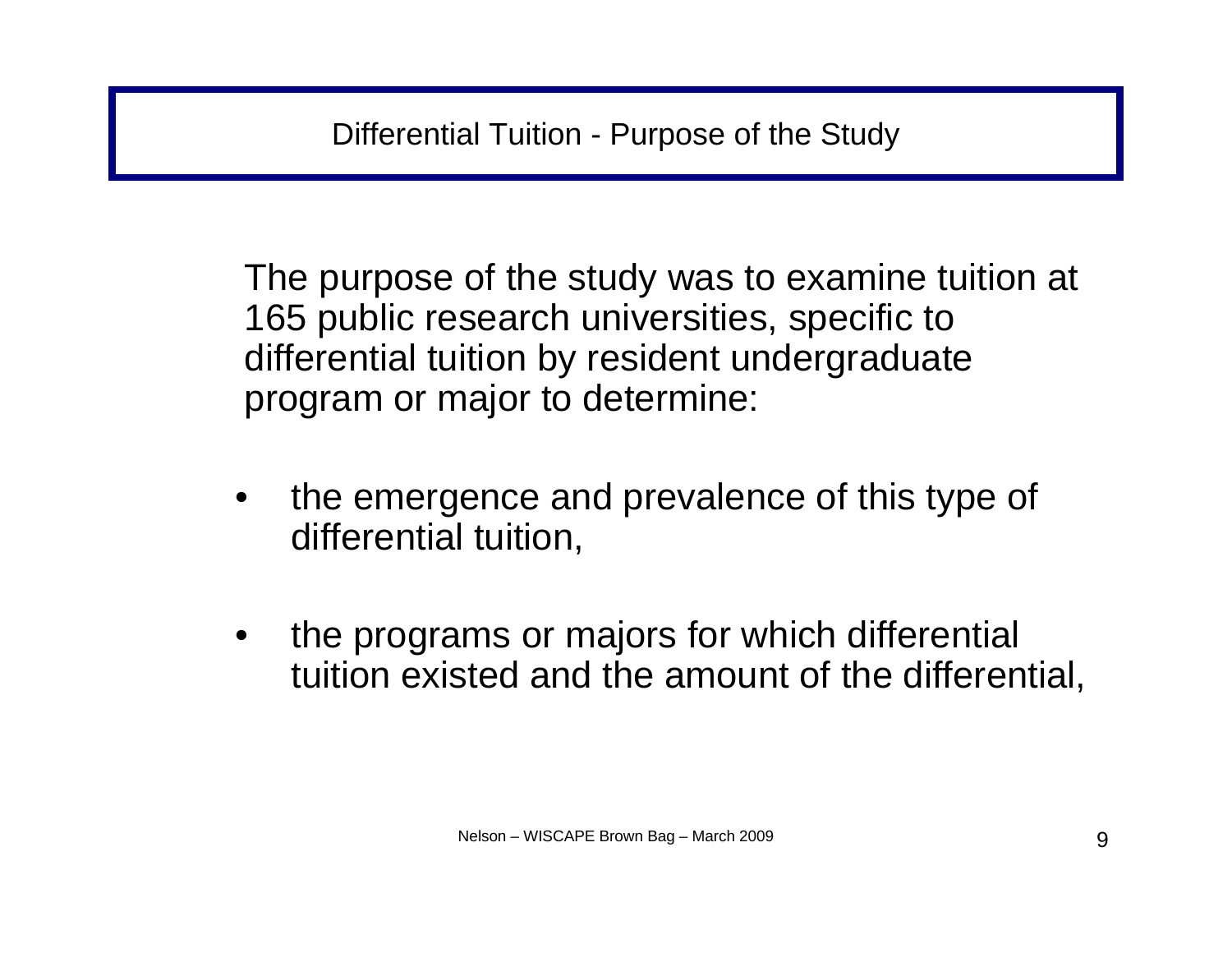*(Purpose continued)*

- $\bullet$  the reasons for implementation of differential tuition, and
- • the impacts of the adoption and implementation of differential tuition as identified by chief business officers.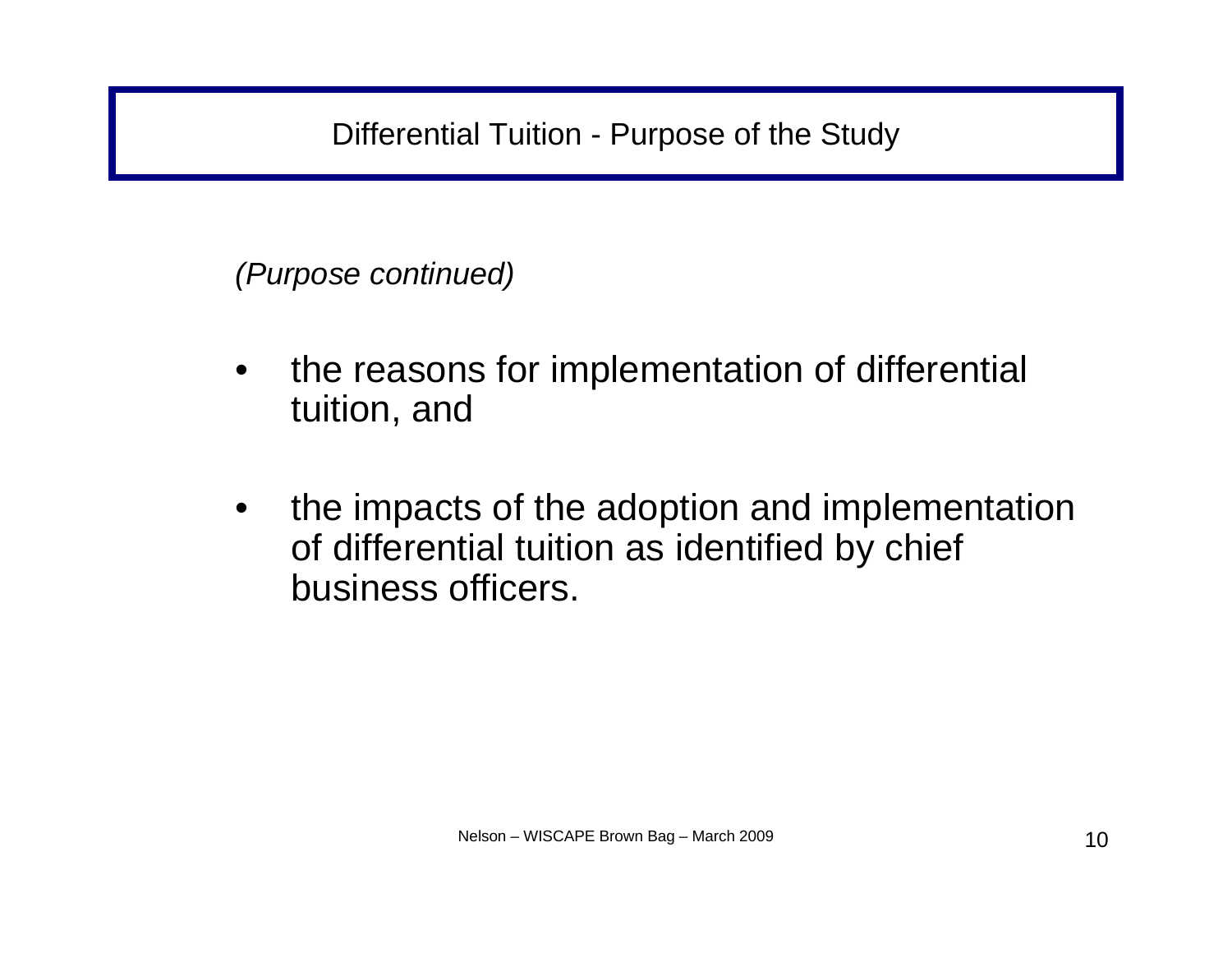# Differential Tuition was defined as

- purposeful variation in the published undergraduate tuition rates by course, major or program of study*.*
- Did not distinguish between differentials that were charged to upperclassmen (i.e., juniors and seniors) versus differentials that were charged to all levels of class standing within a given major or program.
- Any differential based upon course (that is not a course fee), major or program was classified as an occurrence of differential tuition.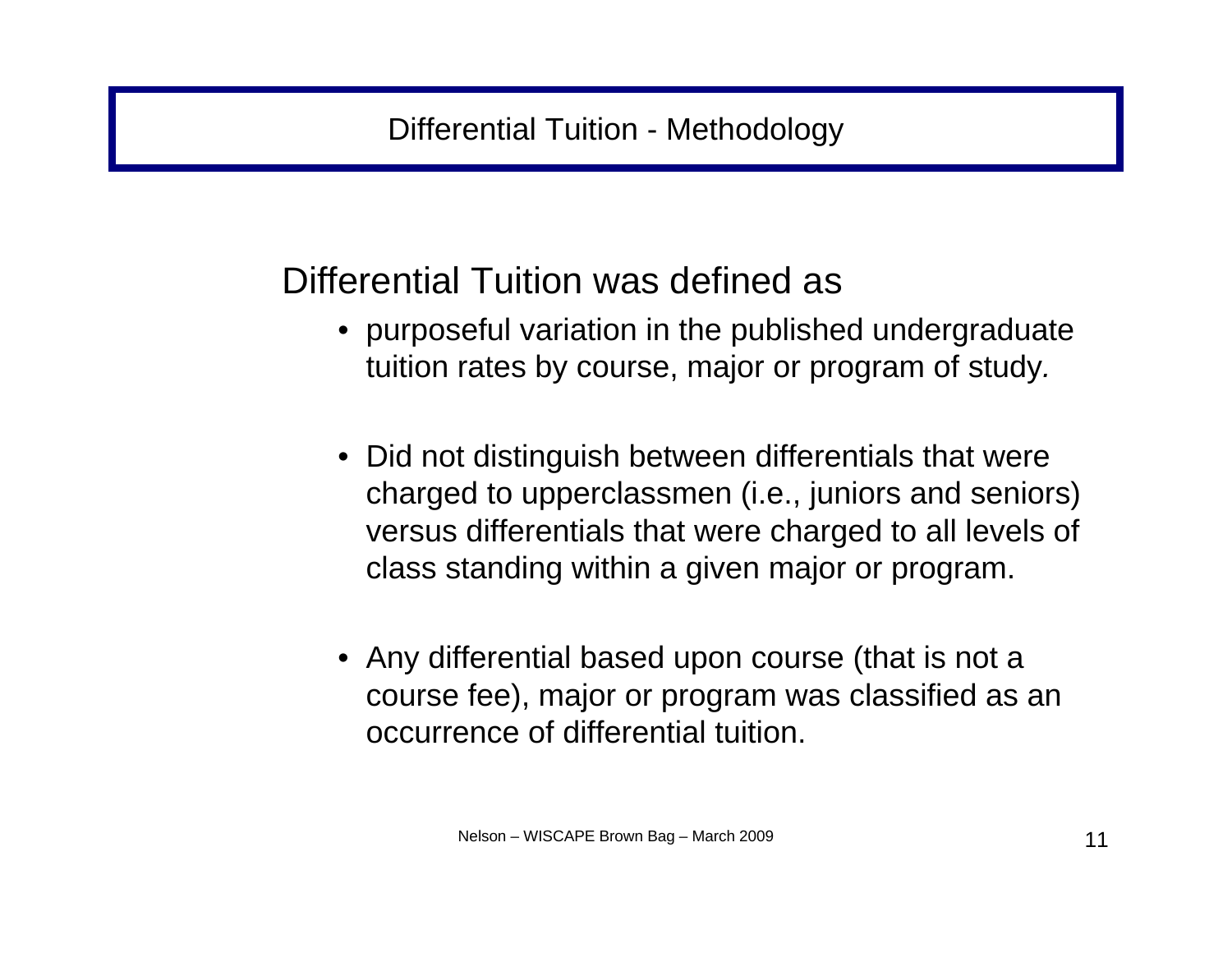Descriptive study

- Pragmatic mixed-method approach
	- Collection Techniques
		- Survey Instrument
			- December 21, 2007 to February 11, 2008
			- – 162 Carnegie Classified Public Research Institutions with undergraduate programs
			- 95 completed surveys (59%)
		- Research of Institution's website
		- Telephone Interviews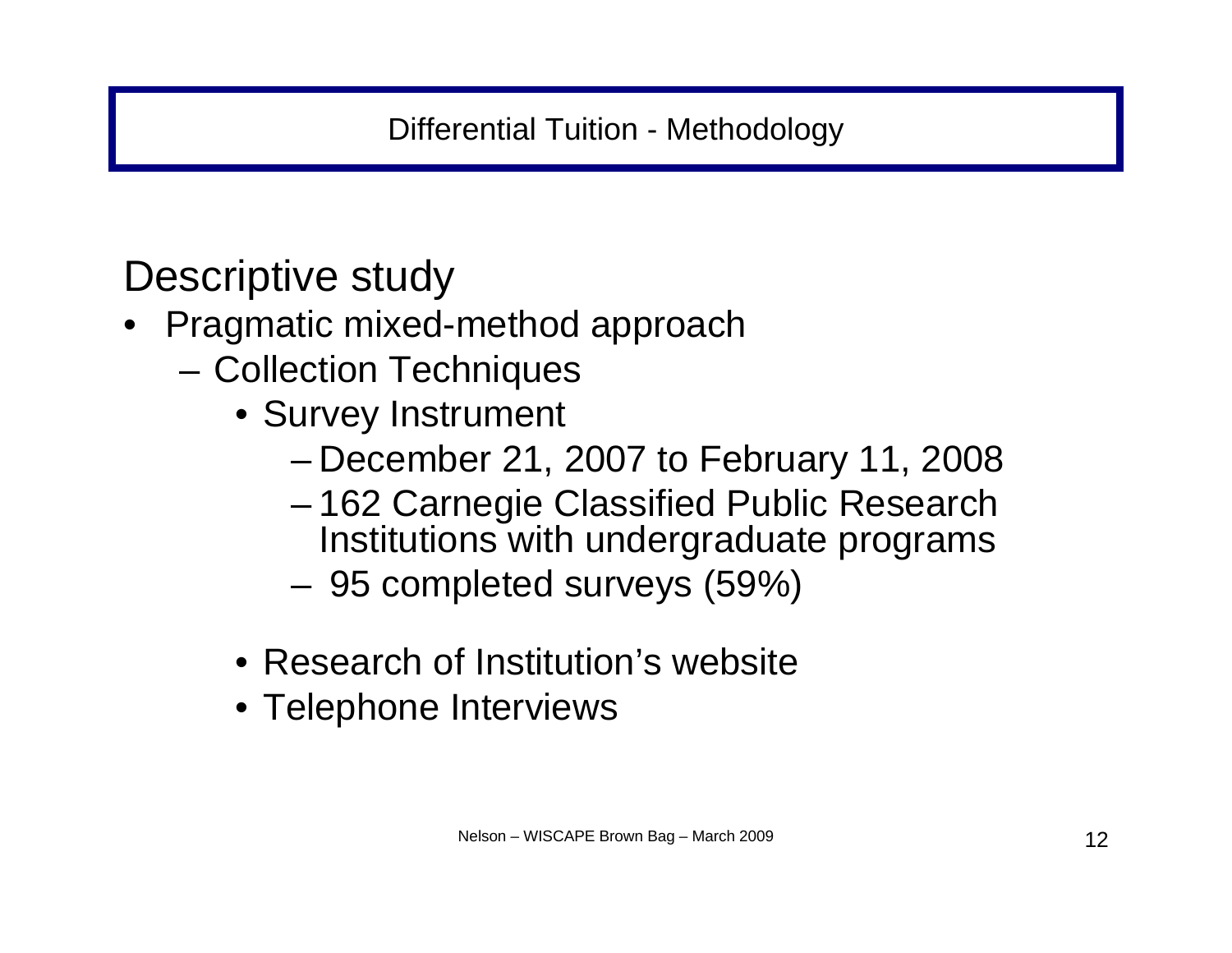Differential Tuition - Methodology

- • Delimitations and Limitations
	- –Limited to the 165 public research institutions
	- Targeted respondents are the Chief Business Officers (CBO) of each institution
	- –Student perspective not examined
	- Differential tuition based upon published sticker price not net cost after financial aid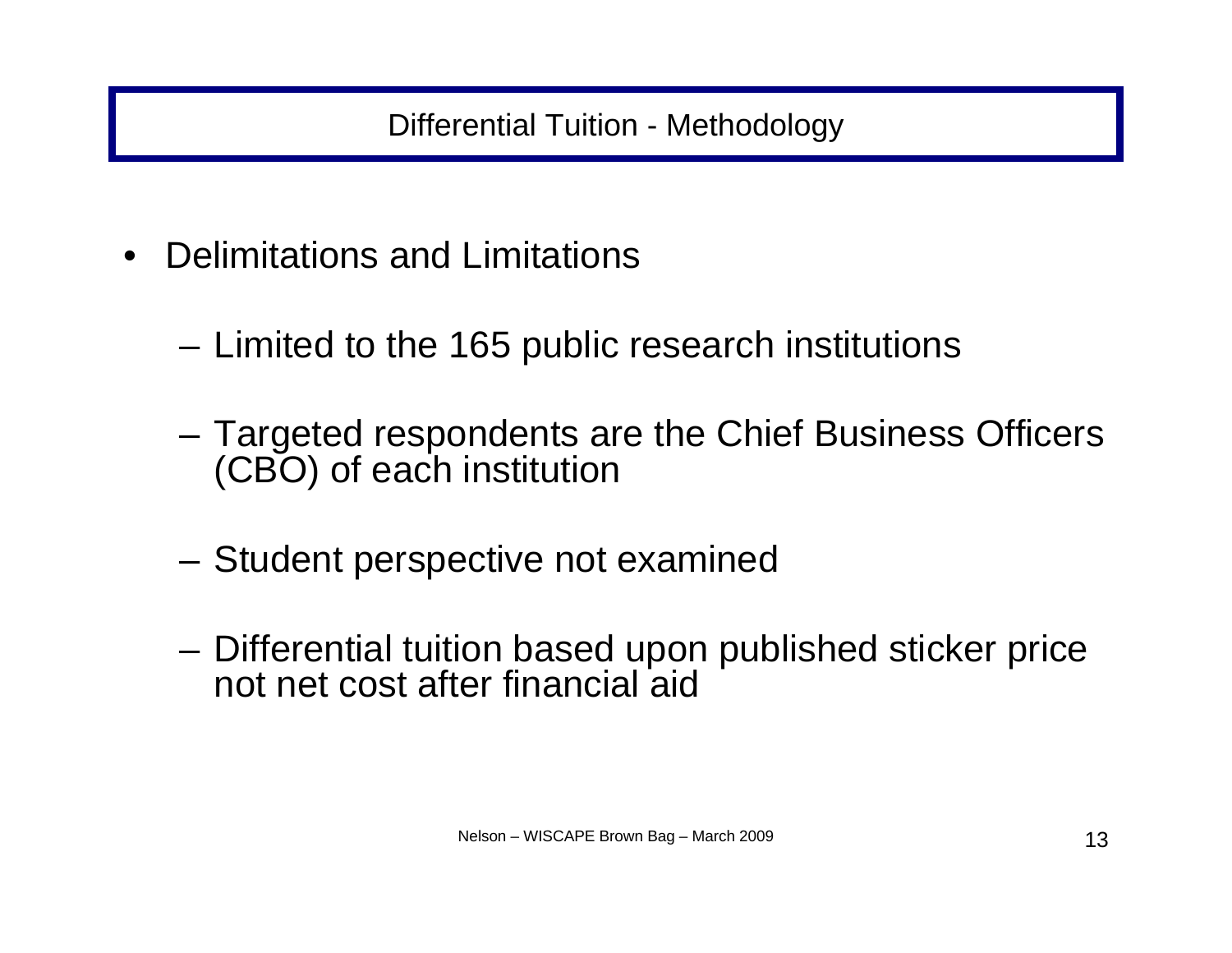- No distinction made between differentials by class standing
- – Descriptive data were available for all institutions, but qualitative responses were limited by the number of respondents
- – Lack of direct knowledge of impacts by some respondents
- Respondent may not have been the CBO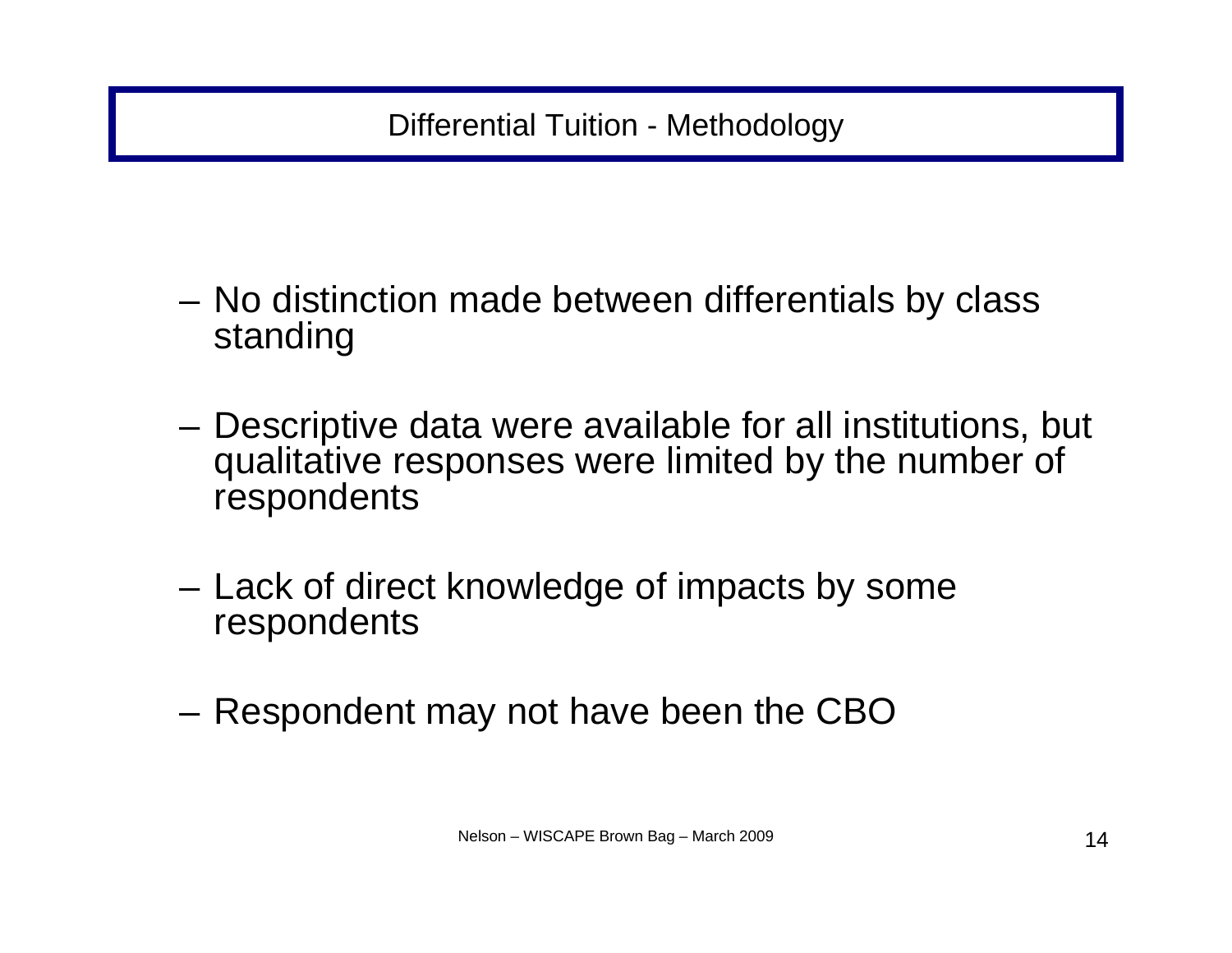- 1.Use of differential tuition by undergraduate program had significantly increased between 2003 and 2008 to become more prevalent within the population of public research institutions.
	- Less than 5 institutions prior to 1988
	- Increased from 49 to 74 institutions between 2003 and 2007
	- 45% of all public research institutions have at least one undergraduate program with differential tuition
	- 60% of institutions with differentials have differentials in more than two programs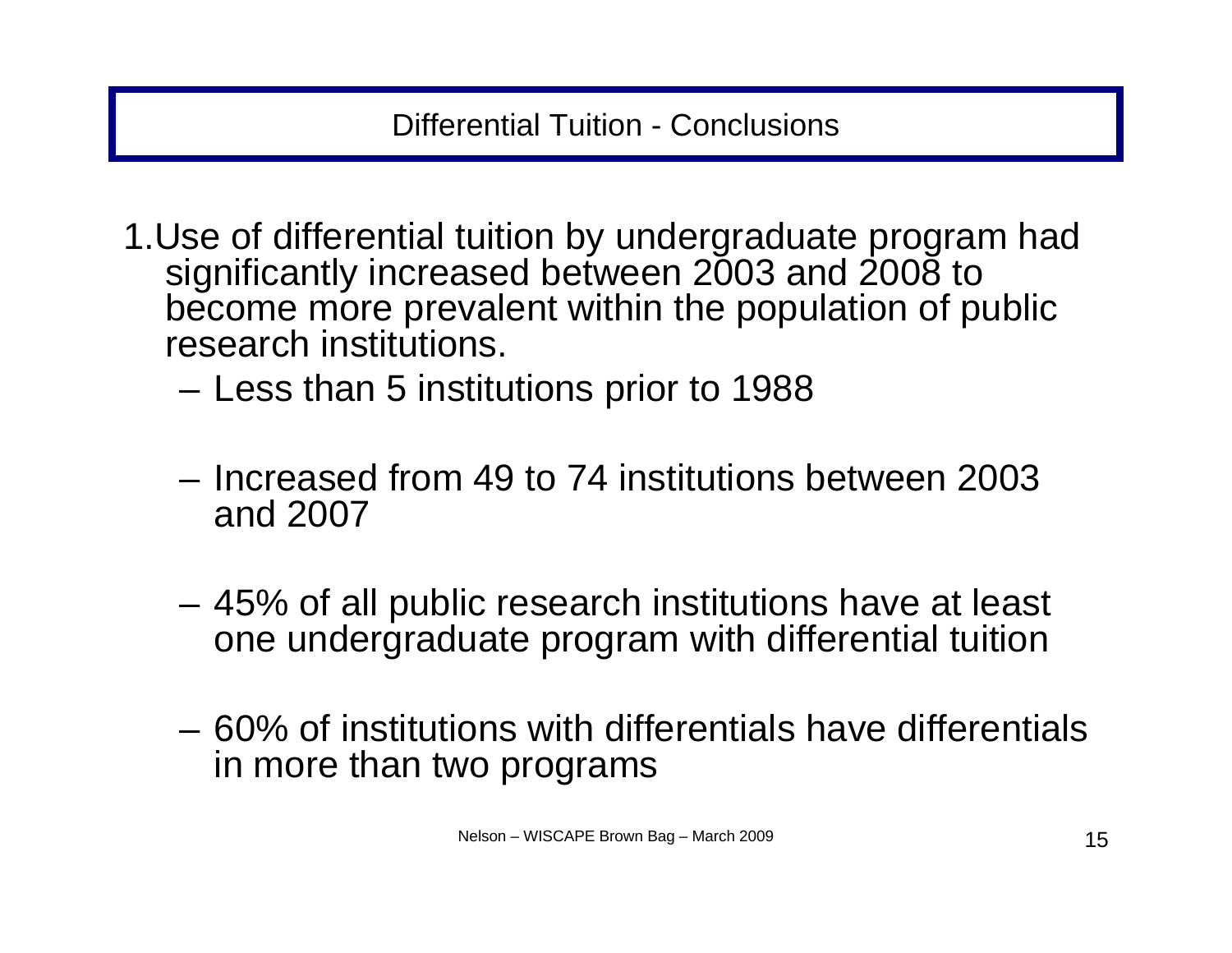## % of Institutions with Differential Tuition by **Undergraduate Program**

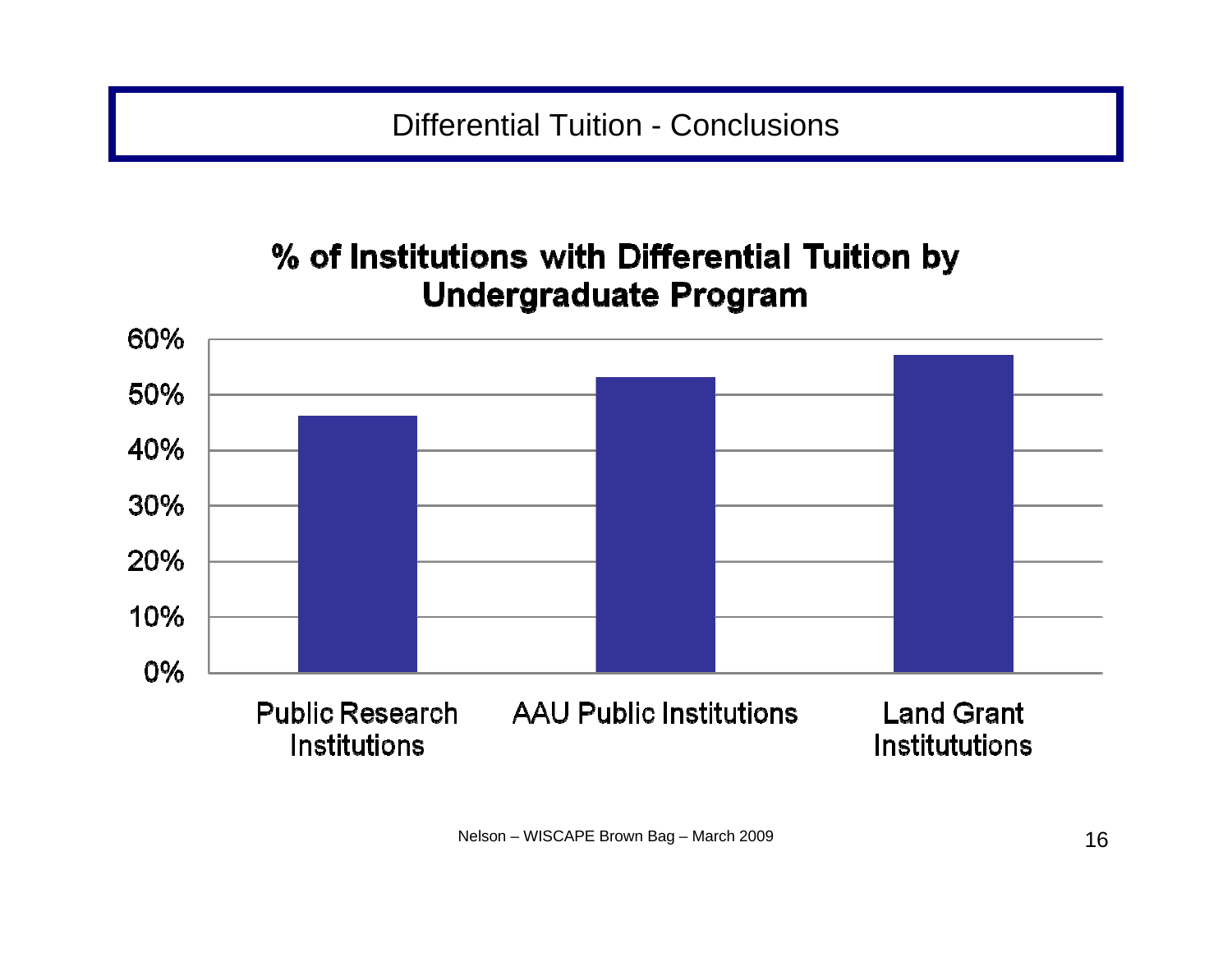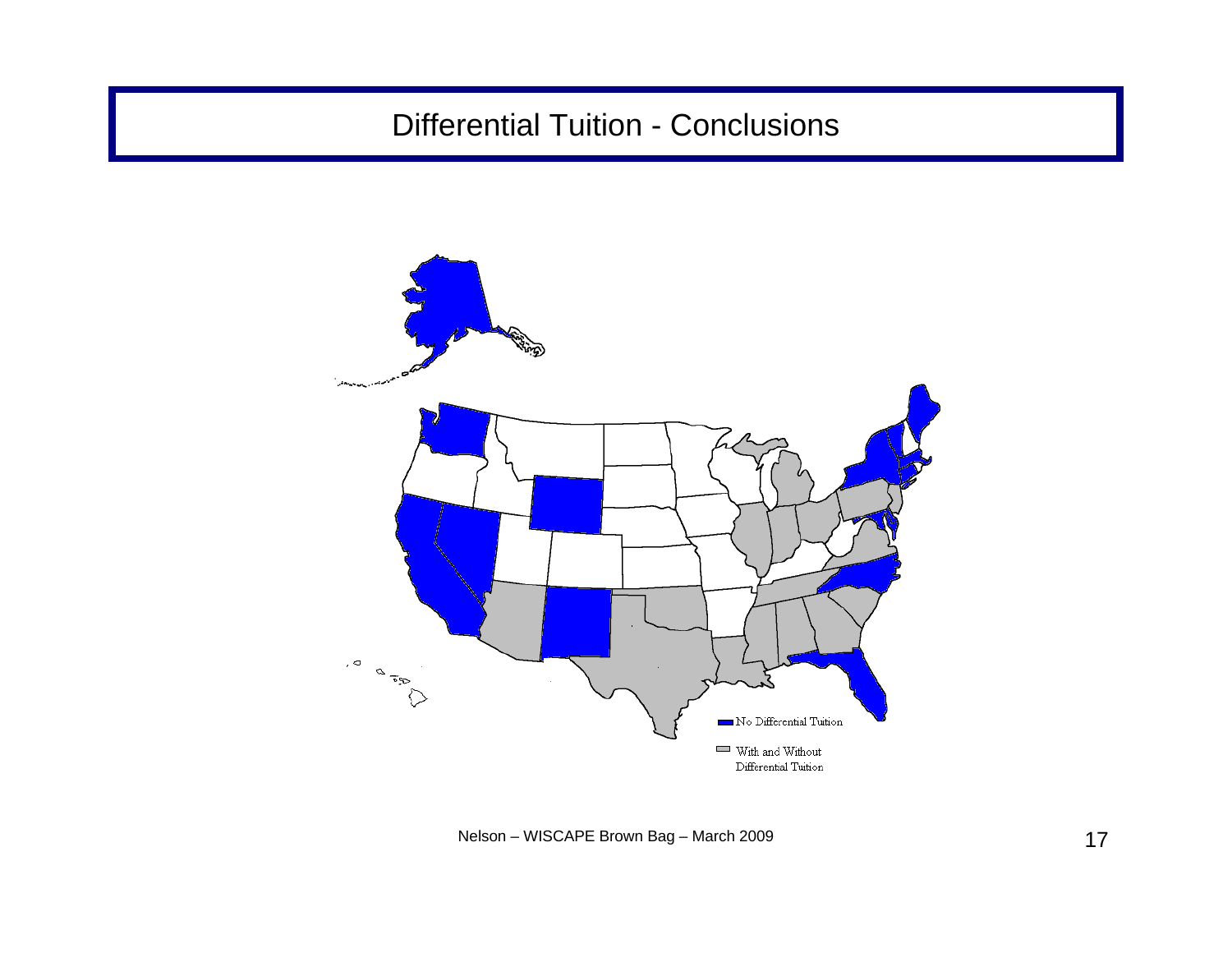- 2. Differential tuition by undergraduate program was a topic of interest by governing boards from 2003-2008.
	- – Nearly one third discussed or implemented differential tuition
		- 25 implemented differential tuition
		- 26 discussed but declined to implement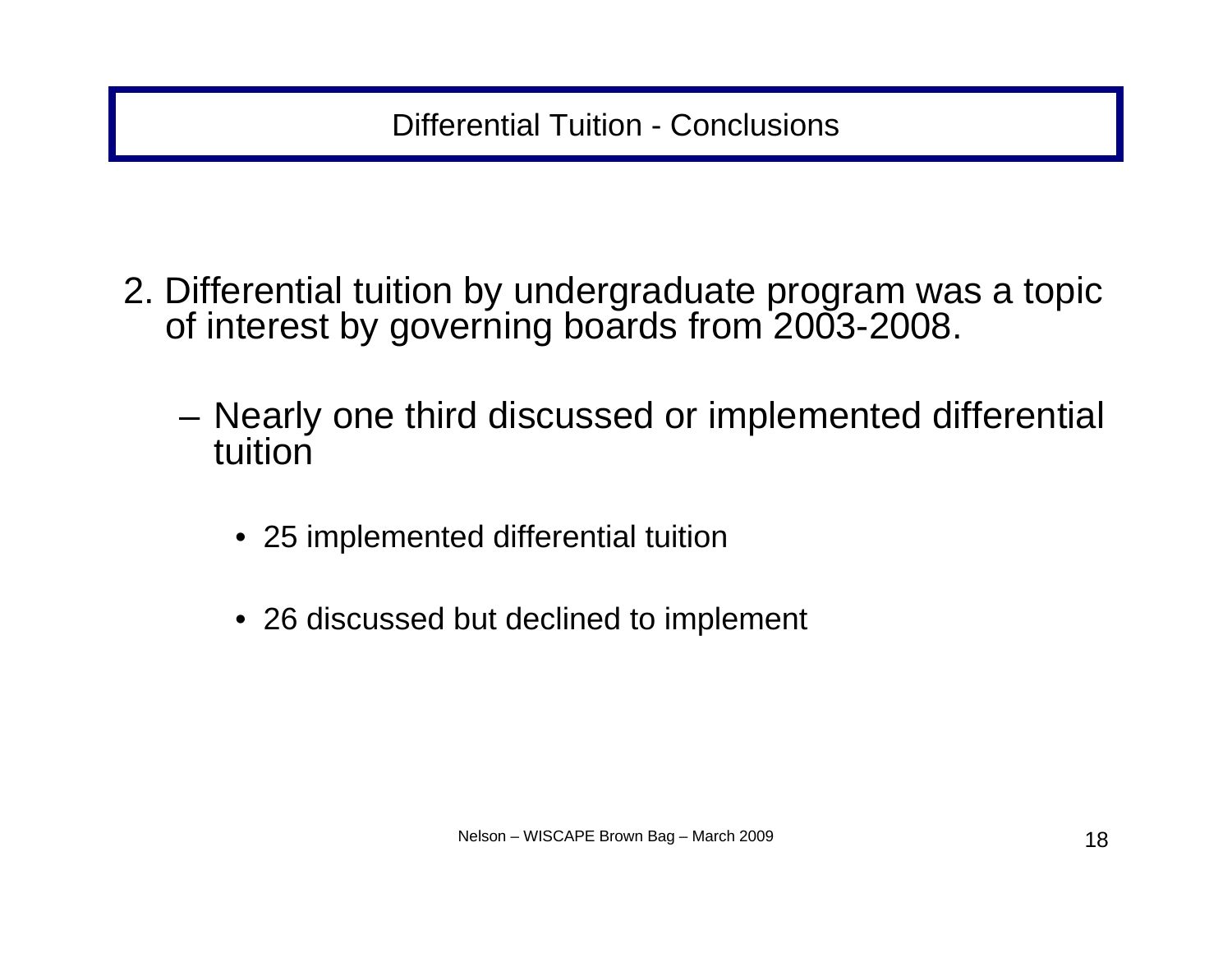- 3. The primary reasons for institutions not adopting differential tuition by undergraduate program were concern for student access and legislative prohibitions.
	- Over 50% of the respondents cited potential or perceived impacts on students
	- –25% cited statutory or legislative issues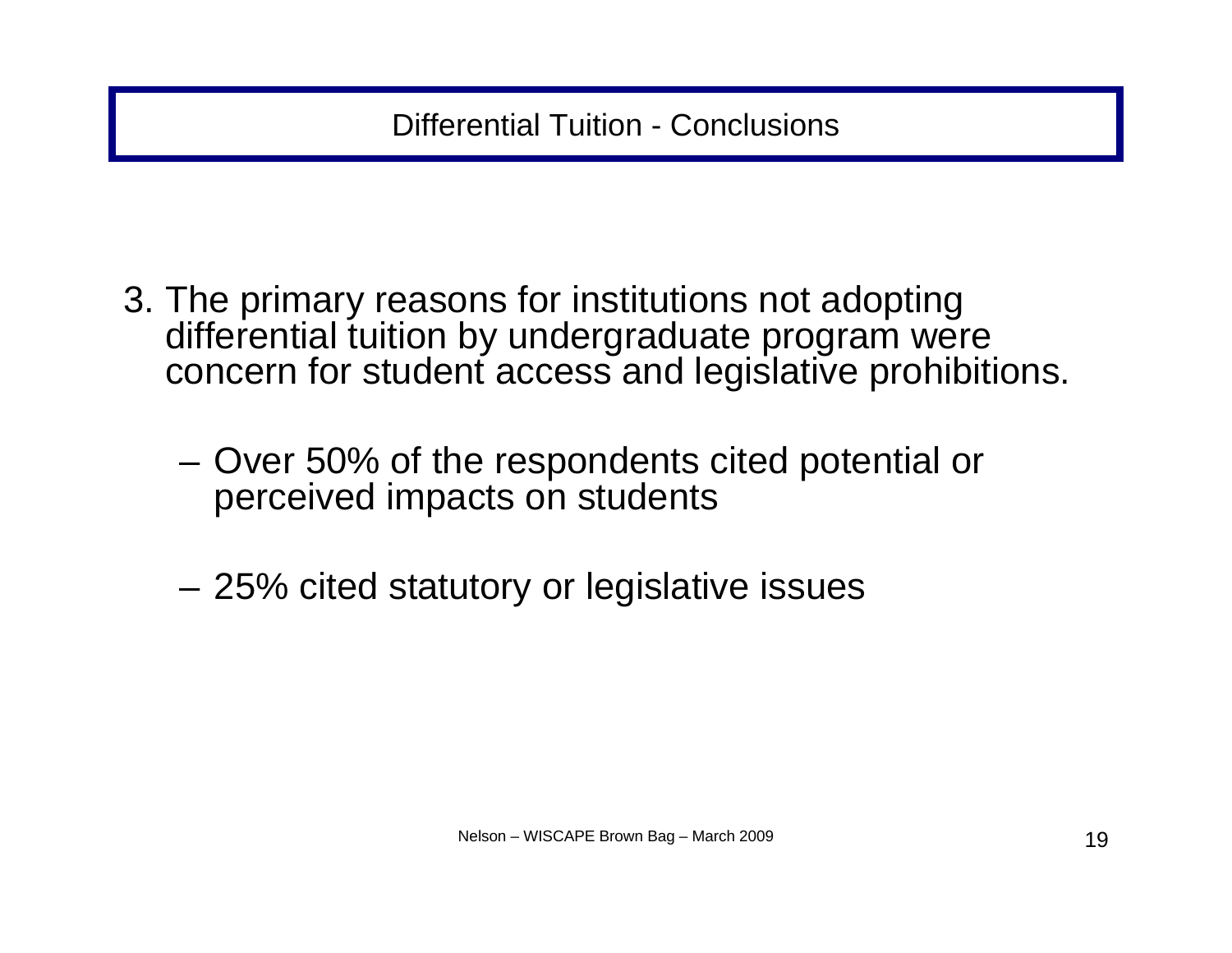- 4. Higher costs in selected programs combined with a decline in state appropriation led to the adoption and/or increase in differential tuition by undergraduate program. Specific justifications for increases included:
	- Match revenue with costs
	- Maintain or enhance quality
	- Generate revenue for specific programs
	- Market forces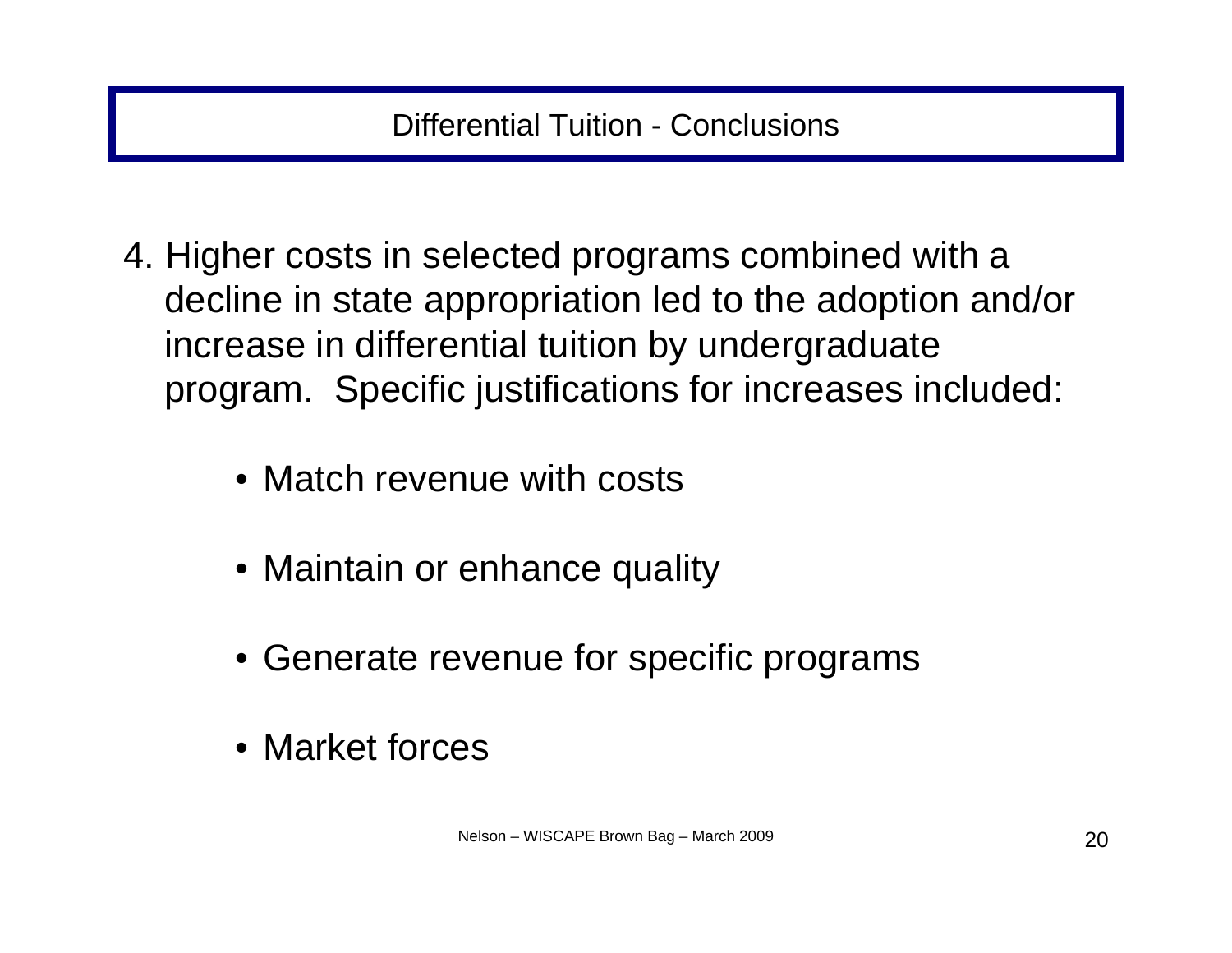#### **Planned Use** of Incremental Dollars

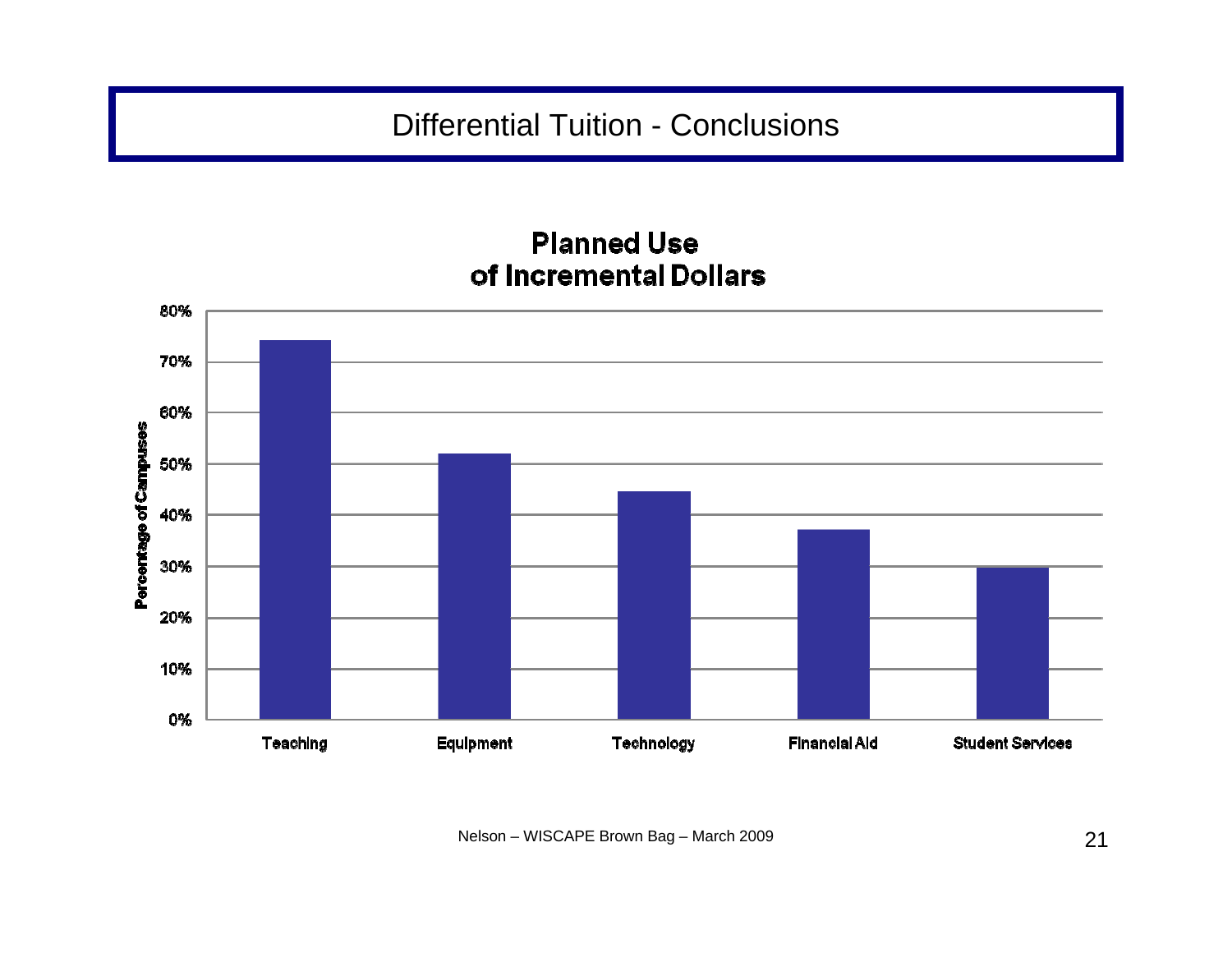- 5. A common understanding of the impact of differential tuition by undergraduate program on low socioeconomic status (SES) students did not exist.
	- Those with differential tuition cited no impact
	- Those without, were concerned about possible impact
	- – **Neither group identified research supporting their position**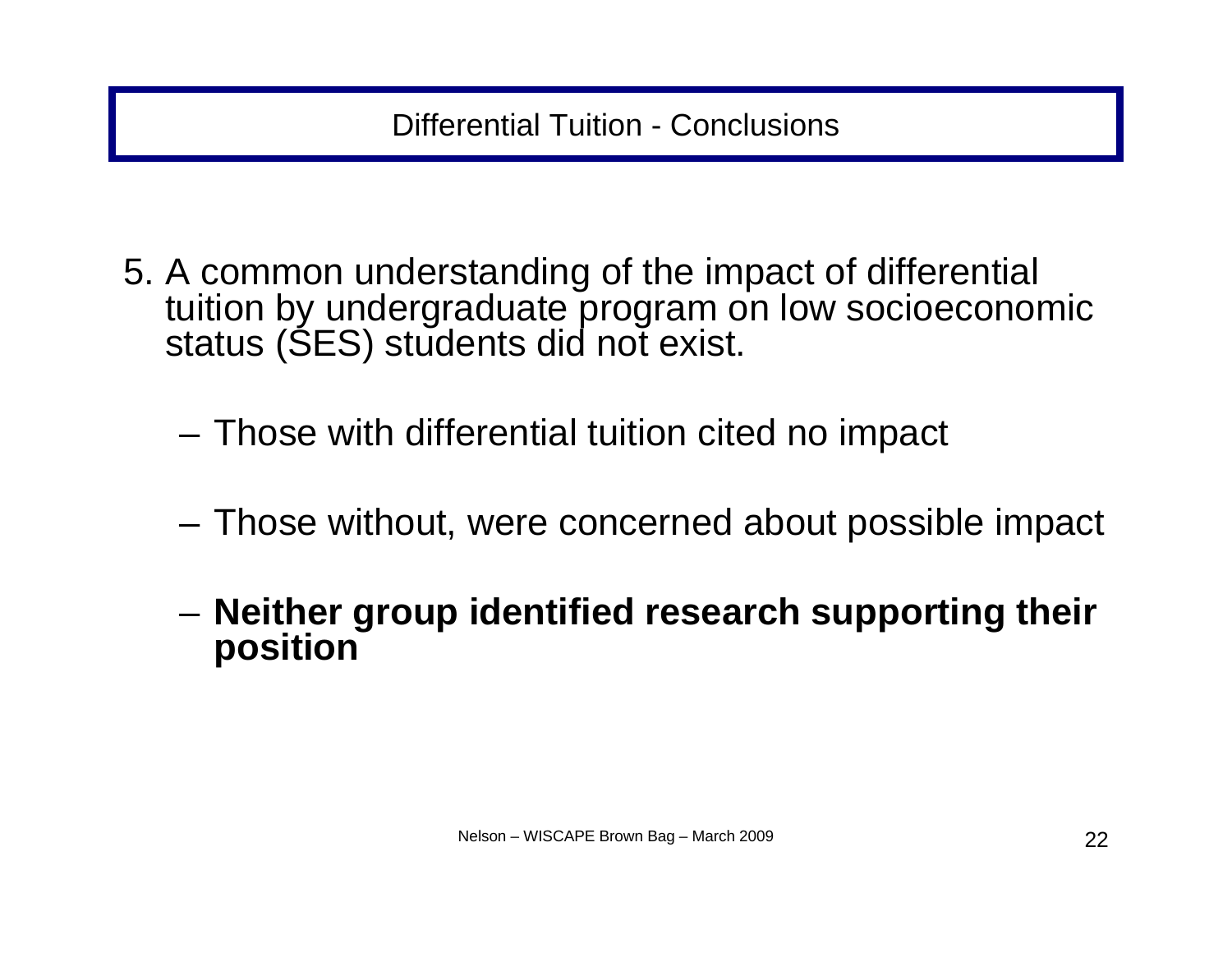6. Business and engineering were the most prevalent programs with differential tuition by undergraduate program.

> Majors and programs were grouped into 17 categories.

Business, Engineering, Architecture, Education, Sciences, Fine Arts, Health Related, Computer Science, Journalism, Honors, Agriculture, Liberal Arts, and Other. Medical related programs included Nursing, Pharmacology, Dental Hygiene and Physical Therapy.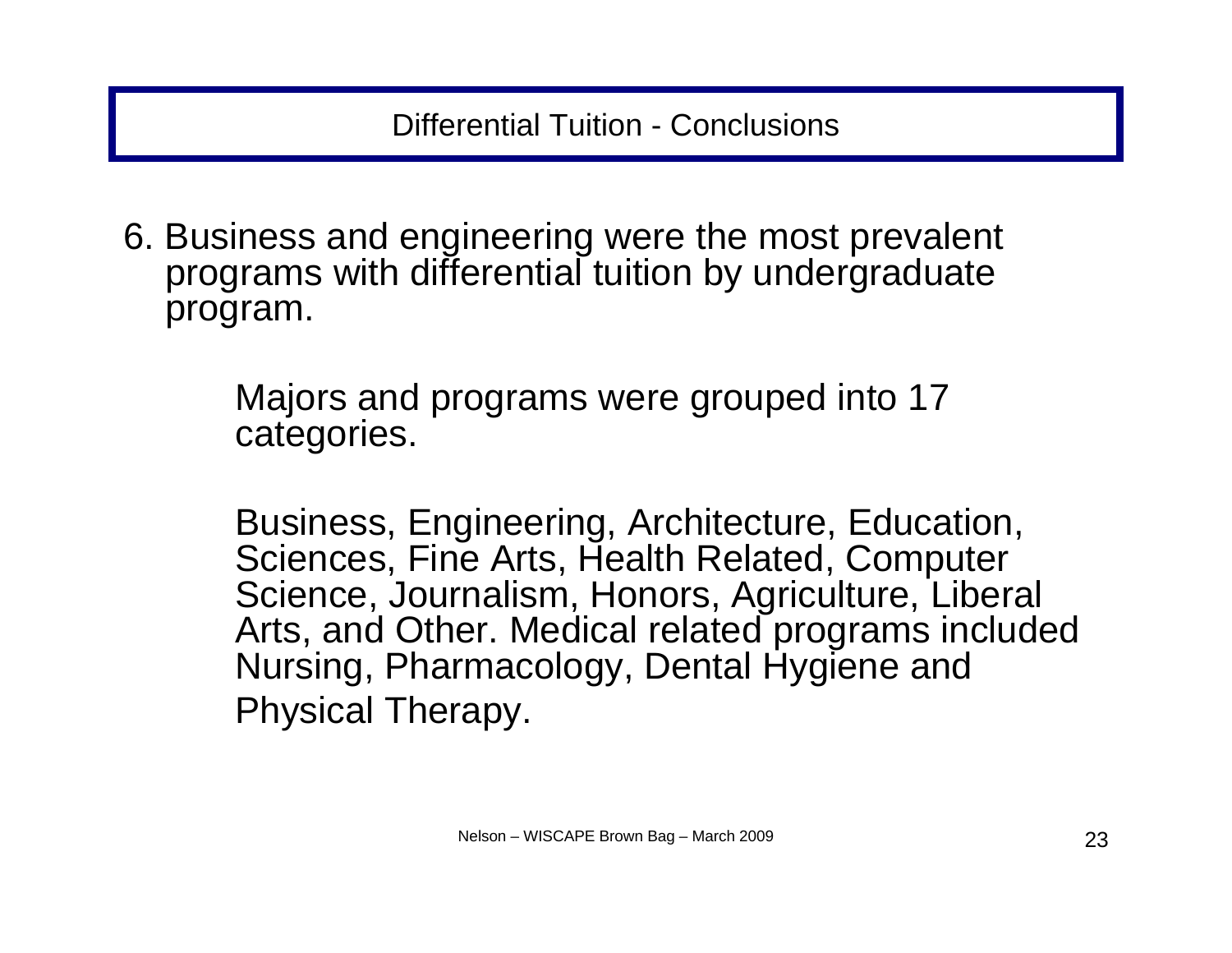#### 60 50 **Number of Campuses** 40 30 20 10 **Atlas Avis Control Science Jour**  $\mathbf 0$ Engineering Journalism Business Other Phamacy Autrains Artifecture Cucation Sciences Honore Agiculture Dental Hydiene Theract

### **Number of Institutions with Differentials by Discipline**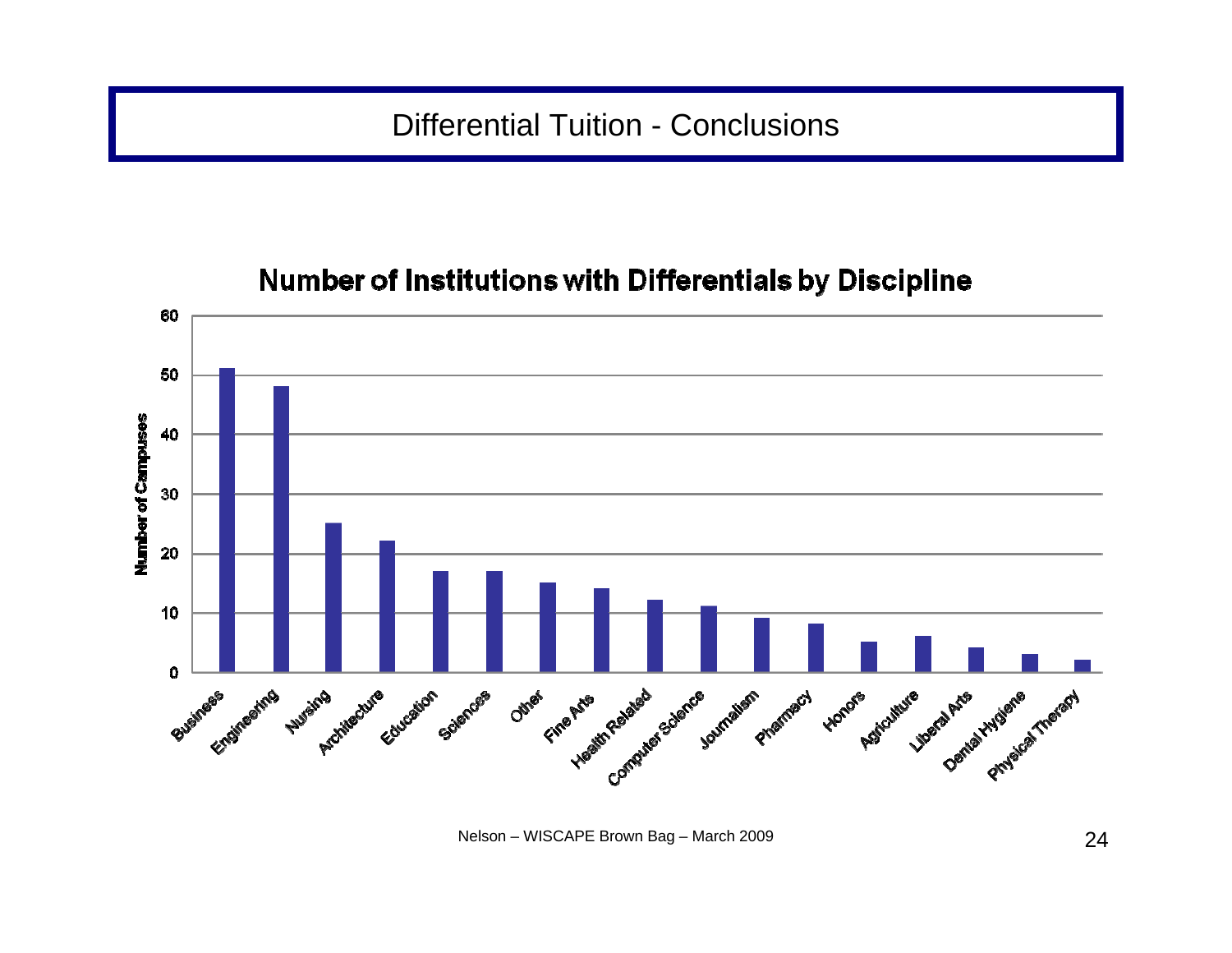- 7. Differential tuition by undergraduate program averaged 10.8% of resident undergraduate tuition for non-medical related programs for academic year 2007-2008.
	- 2% for liberal arts programs to 19% for fine arts programs
	- –Business and engineering averaged 14%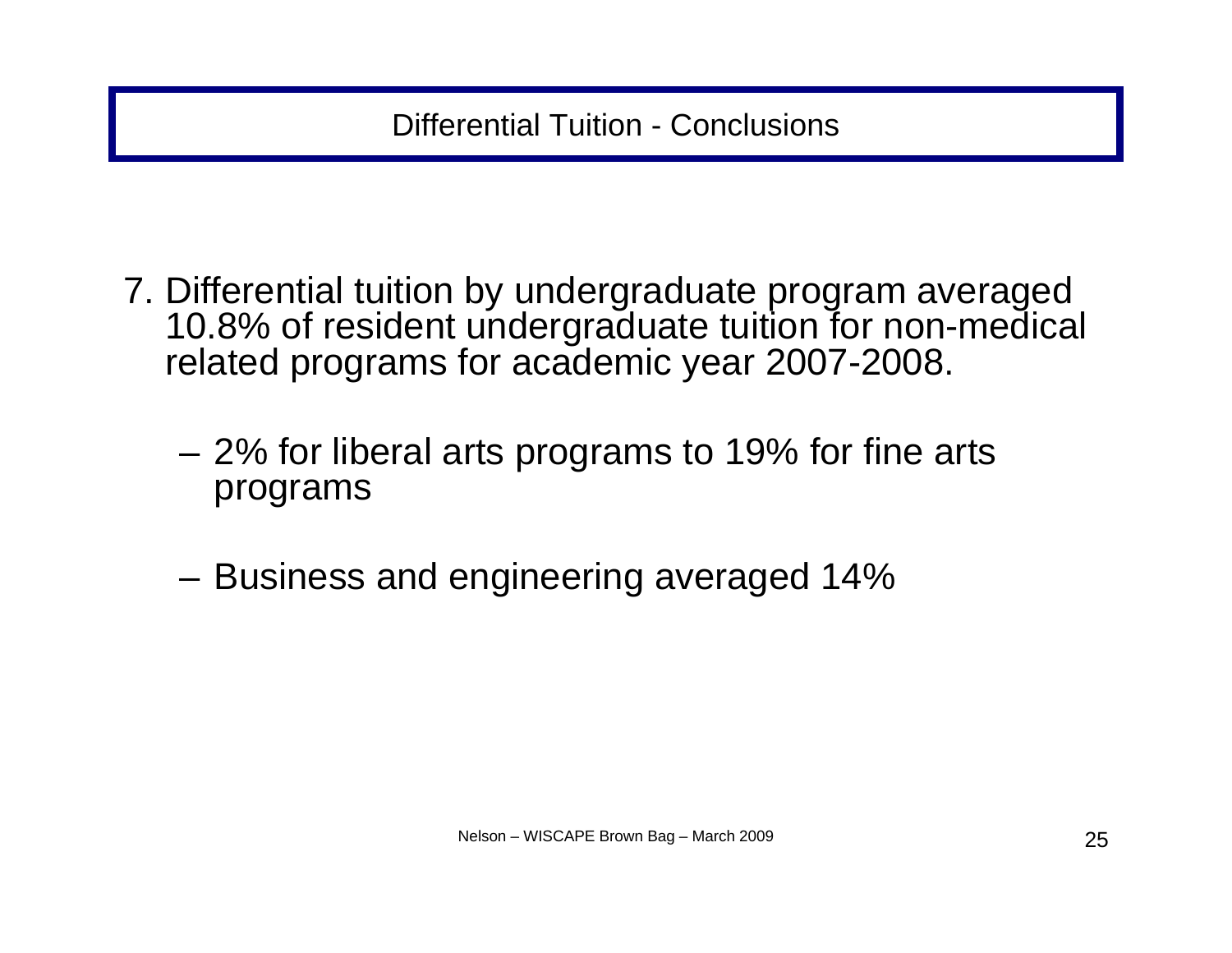#### Differential Tuition as a Percent of Published Tuition

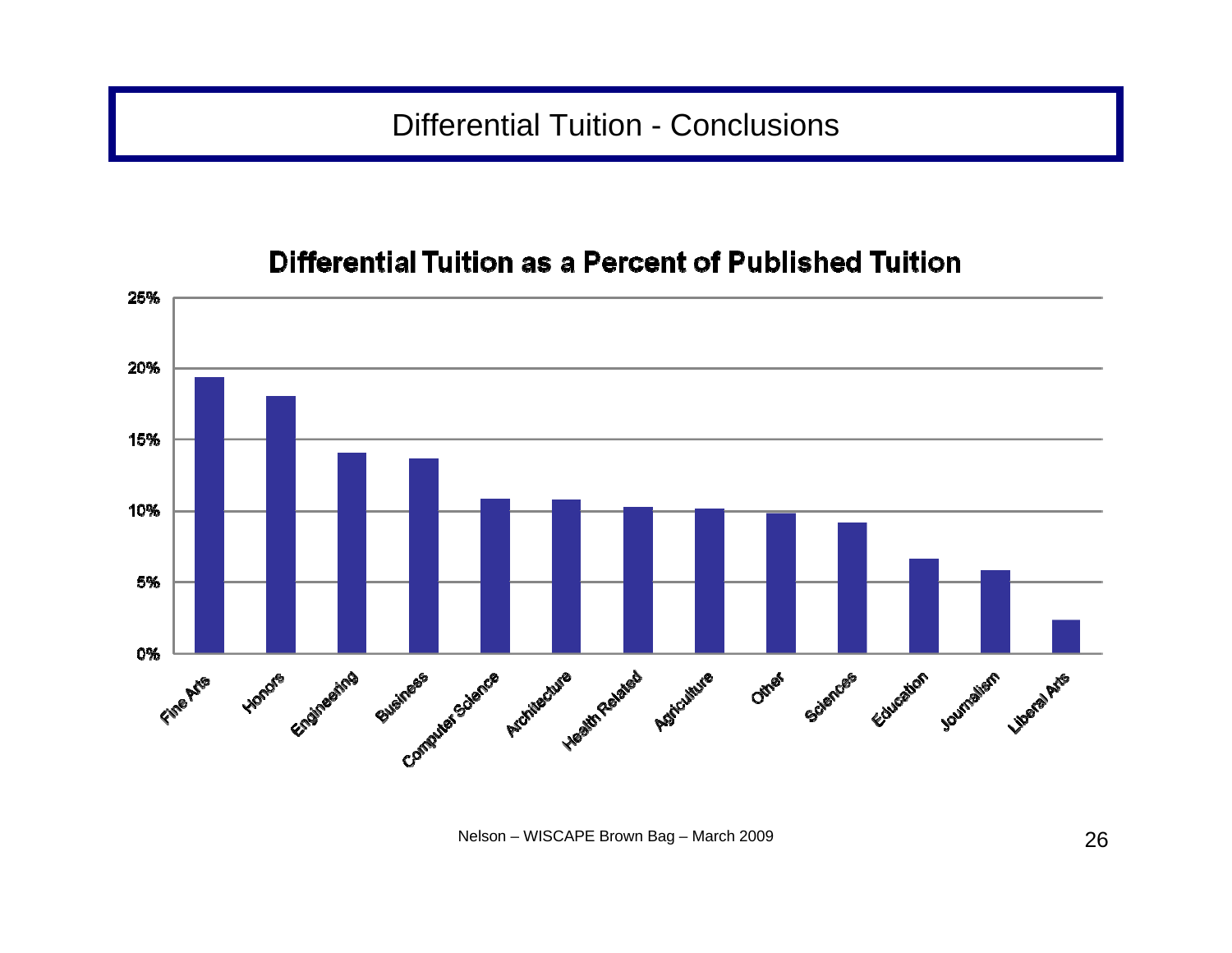- 8. The tuition differential in dollars and as a percentage of resident undergraduate tuition was not a consistent amount or rate across institutions or programs.
	- Ranged from 1% to 82%
	- \$2/term to \$1,896/term
	- –\$2/credit hour to \$194/credit hour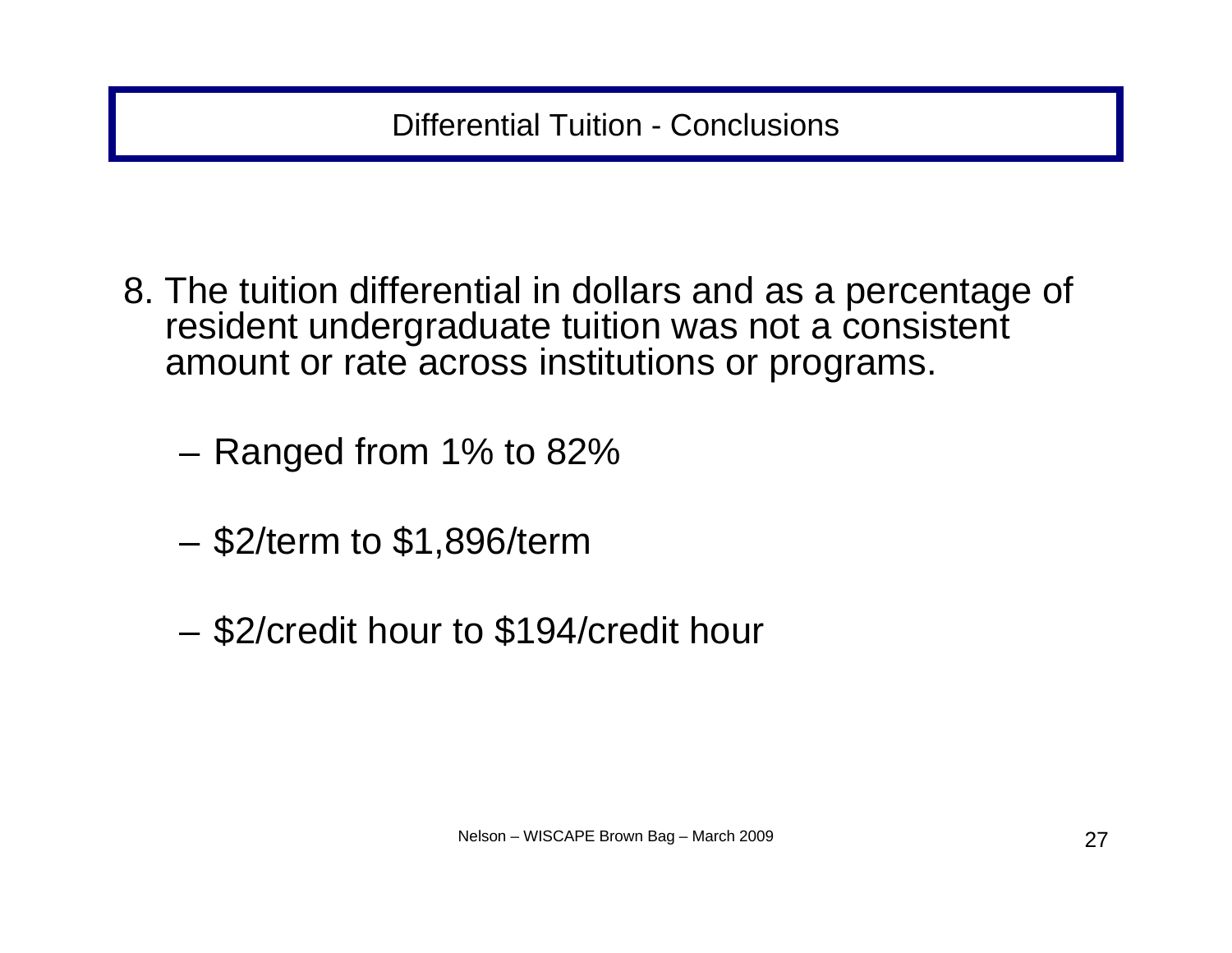| % Range Over              |                 | % Range Ov          |
|---------------------------|-----------------|---------------------|
| <b>Base Tuition</b>       | Program         | <b>Base Tuition</b> |
| $1\% - 4\%$               | Journalism      | 2% - 16%            |
| $2\%$ - $20\%$            | <b>Sciences</b> | 1% - 45%            |
| $3\% - 25\%$              | Agriculture     | $3\%$ - 16%         |
| $2\% - 21\%$              | Architecture    | 3% - 33%            |
| $3\% - 82\%$              | <b>Business</b> | 2% - 59%            |
| $2\% - 45\%$              | <b>Honors</b>   | 7% - 45%            |
| Computer Science 3% - 24% |                 |                     |
|                           |                 |                     |

|                       | % Range Over        |                 | % Range Over        |
|-----------------------|---------------------|-----------------|---------------------|
| Program               | <b>Base Tuition</b> | Program         | <b>Base Tuition</b> |
| Liberal Arts          | $1\% - 4\%$         | Journalism      | $2\% - 16\%$        |
| Education             | $2\% - 20\%$        | <b>Sciences</b> | $1\% - 45\%$        |
| Other                 | $3\% - 25\%$        | Agriculture     | $3\% - 16\%$        |
| <b>Health Related</b> | $2\% - 21\%$        | Architecture    | $3\% - 33\%$        |
| Fine Arts             | $3\% - 82\%$        | <b>Business</b> | $2\% - 59\%$        |
| Engineering           | $2\% - 45\%$        | <b>Honors</b>   | 7% - 45%            |
|                       |                     |                 |                     |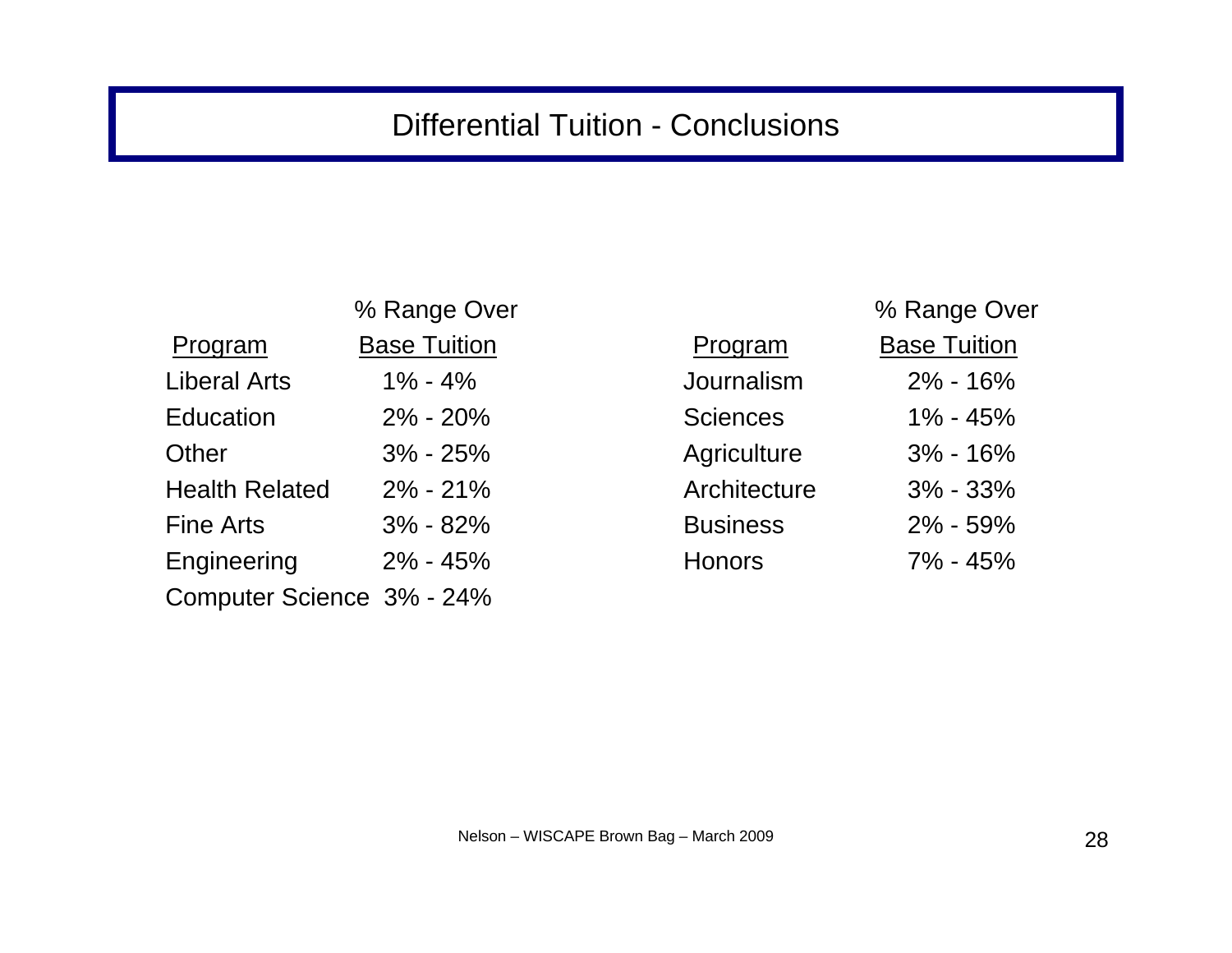- 9. The incremental revenue generated from differential tuition by undergraduate program averaged 2% of an institution's total tuition revenue in 2006-07.
	- Data from 30% of institutions
	- Incremental revenue ranged from less than1% to 9%<br>or \$30,000 to \$25,000,000
	- Two-thirds of the institutions generated less than 2% of their tuition revenue from differential tuition.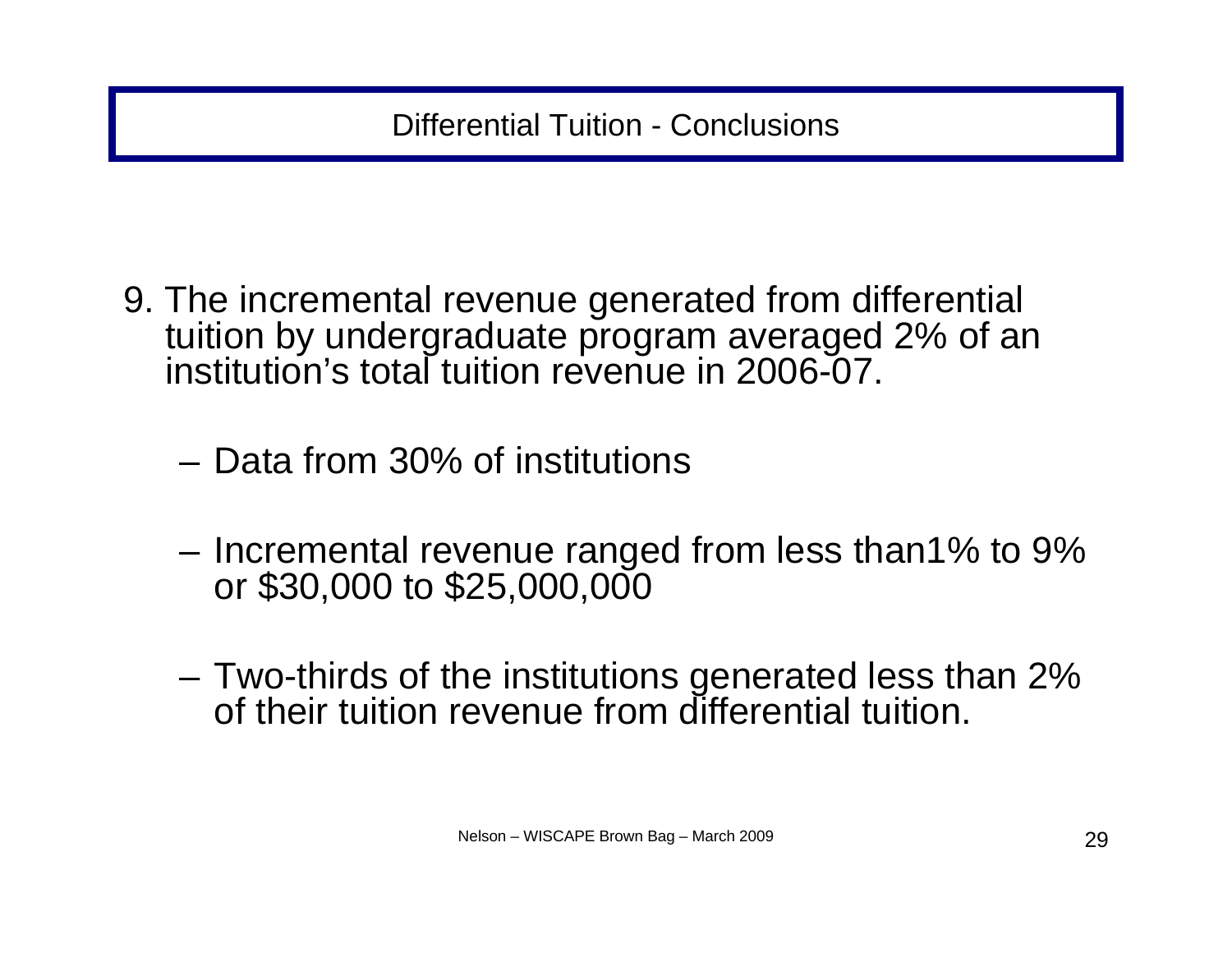10. The majority of institutions with differential tuition by undergraduate program returned the incremental revenue generated by the differential to the college or department housing the program.



#### **Incremental Revenue Assignment**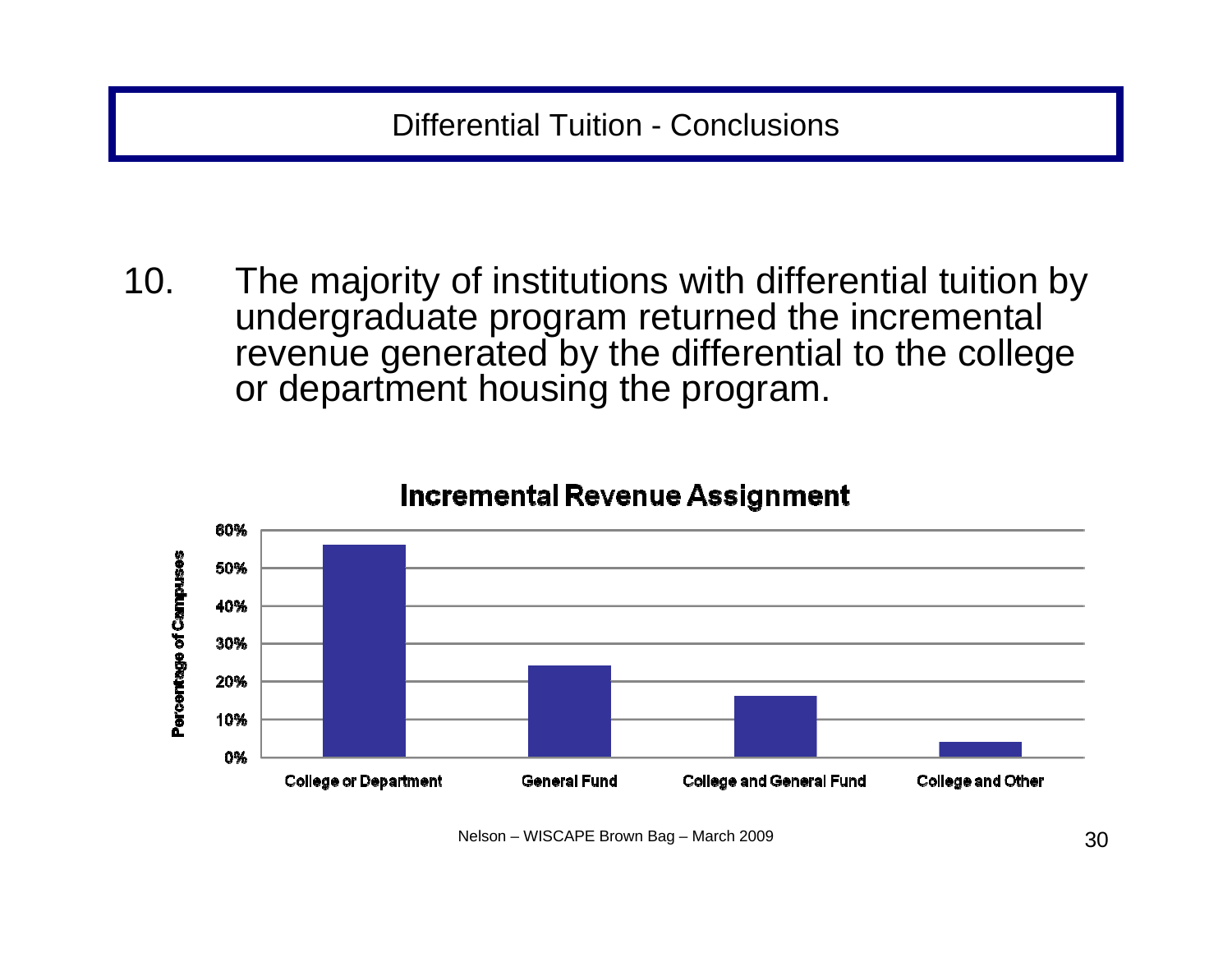- 11.The adoption and implementation of differential tuition by undergraduate program did not impact the amount of state appropriation.
	- Respondents reported no impact to appropriation from implementation
	- – Legislative and government officials were reported as not playing a significant role in the decision to implement differential tuition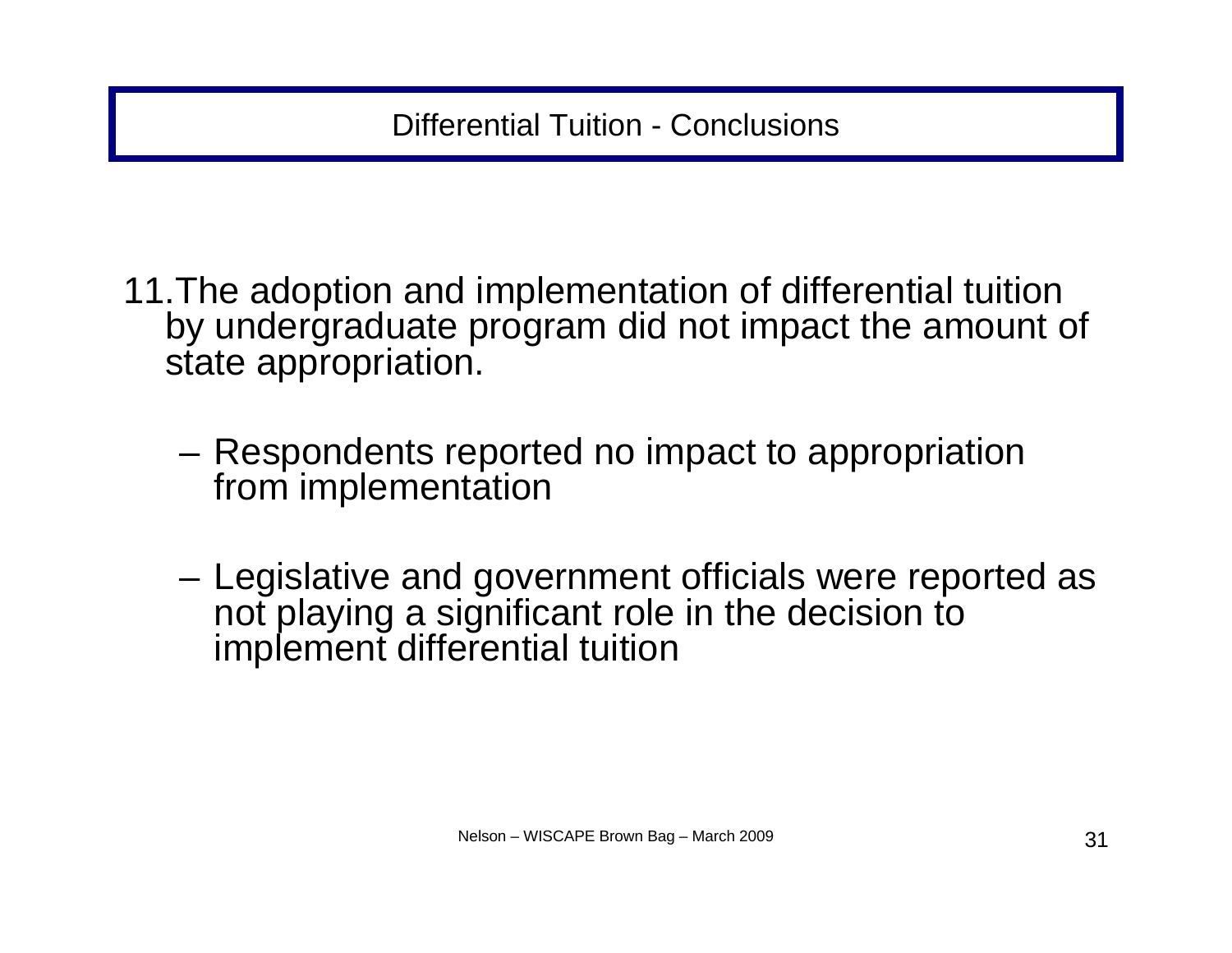- 12.There was no common definition of differential tuition by undergraduate program or major.
	- - 15% of the respondents reported no differential tuition, however, their institution had fees by program
		- Academic service fees
		- Program fees
		- Programmatic resource fees
	- 8 institutions reported opposite answers to the differential tuition question in this study and November 2007 WICHE study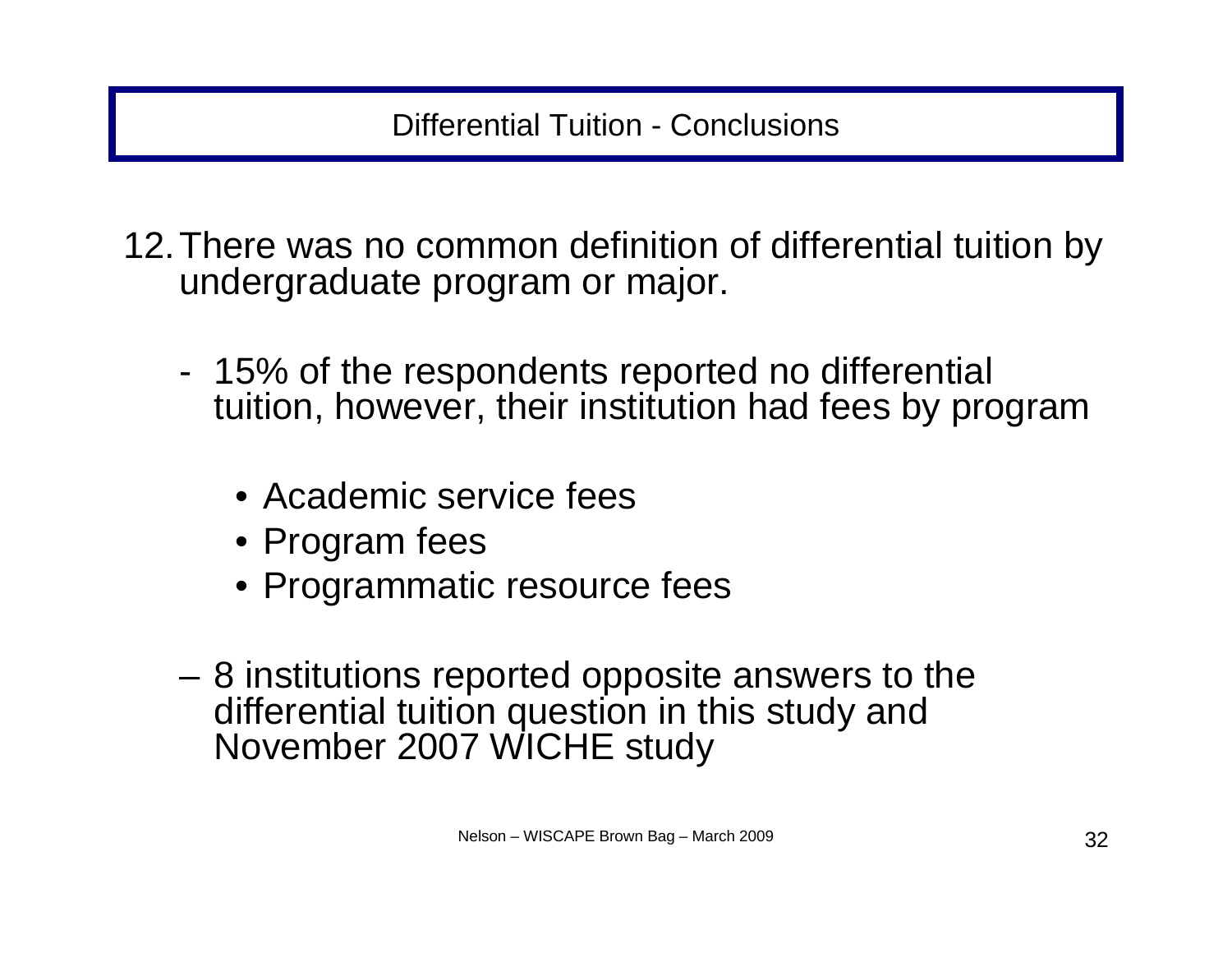Recommendations for Future Research

- $\bullet$  Does the implementation of differential tuition by undergraduate program impact student choice of major or career path? Is the impact greater for low SES students than other students?
- $\bullet$  This study was limited to public research institutions. What is the prevalence of differential tuition in other public higher education sectors, such as non-research public institutions, urban based institutions, or community colleges?
- What are the financial aid policies at institutions with differential tuition by undergraduate program and does the policy mitigate or exacerbate the impact of the differential on student choice of major?
- What are the reasons or factors which contribute to the wide range of differentials between programs and between institutions?